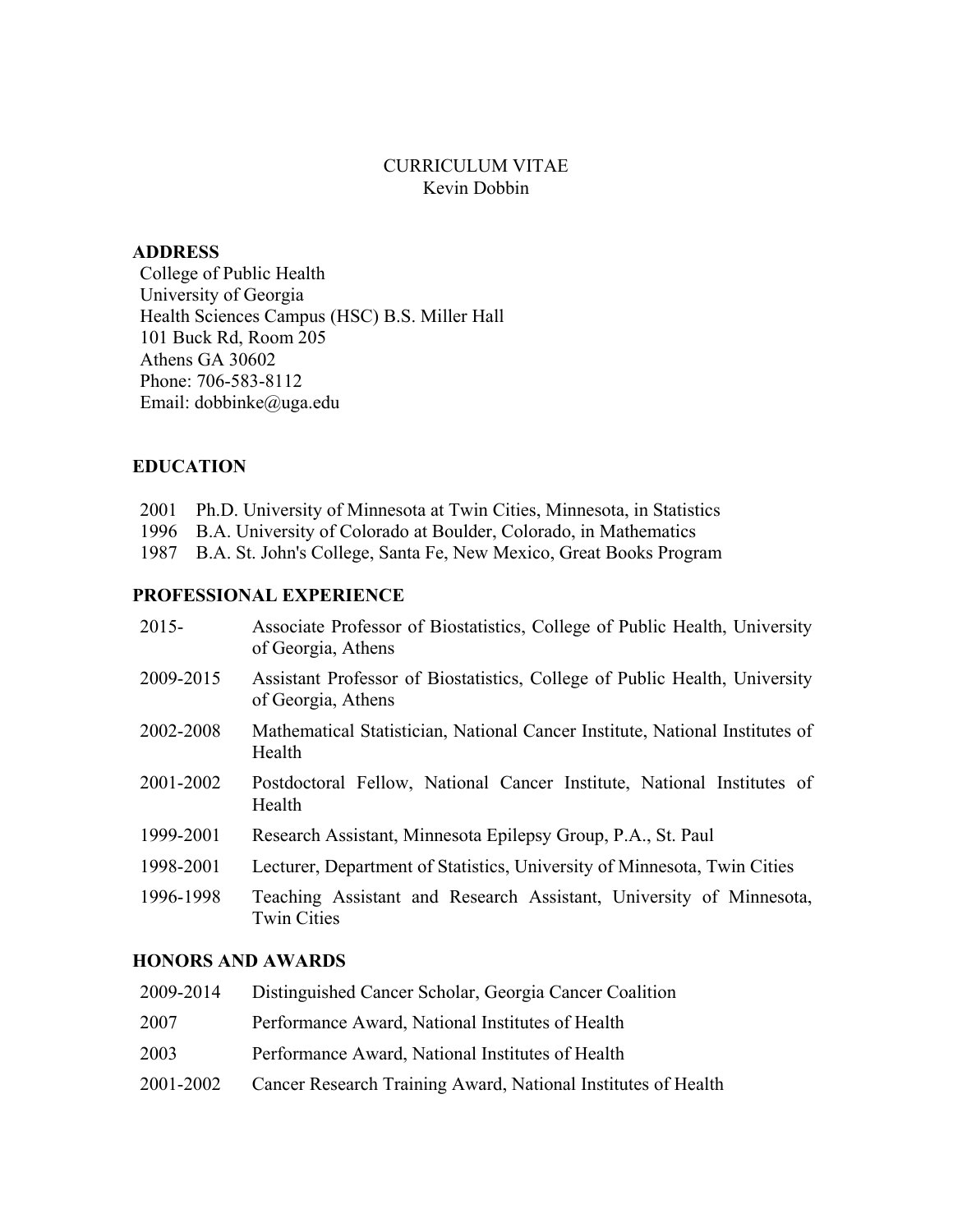| 2000      | Student Paper Award, International Biometric Society, Eastern North<br>American Region      |
|-----------|---------------------------------------------------------------------------------------------|
| 1999-2001 | Scholarship, College of Liberal Arts, University of Minnesota                               |
| 1995-1996 | J. Tour Scholarship in Mathematics, College of Arts and Sciences,<br>University of Colorado |

### **PROFESSIONAL ACTIVITIES**

#### **Memberships**

American Statistical Association

The International Biometric Society, Eastern North American Region (ENAR)

#### **Consulting, review and advisory**

- National Cancer Institute's (NCI's) Cooperative Prostate Cancer Tissue Resource (2002- 6)
- Colon Cancer Working Group of the NCI's Program for the Assessment of Clinical Cancer Tests (PACCT) (2004-8)
- Biomarkers Task Force of the NCI's Investigational Drug Steering Committee for the Clinical Trials Evaluation Program (2006-8)
- Ad hoc transition committees for R21/R33 grants in the NCI's Cancer Diagnosis Program (2002-8)
- NCI's Clinical Trials Evaluation Program Concept Review Committees (correlative studies, 2002-8)
- NCI's Clinical Trials Evaluation Program Protocol Review Committees (correlative studies, 2002-8)
- NCI's Lung Cancer Intergroup correlative study review committee (2007-8)
- NCI's Colon Cancer Intergroup correlative study review committee (2007-8)
- NCI's Childhood Cancer Therapeutically Applicable Research to Generate Effective Treatments (TARGET), Childhood Acute Lymphocytic Leukemia Pilot Project (2006-8)
- Scientific Committee for the 2008 ASCO-NCI-EORTC Annual Meeting on Molecular Markers in Cancer (2008)
- Statistical consultant, TMA design, National Cancer Institute Tissue Arrays Research Project (TARP)
- Ad hoc reviewer, National Cancer Institute's Thoracic Malignancy Steering Committee (TMSC) (2011)
- Organizing Committee, National Cancer Institute Workshop on Criteria for Use of Omics-Based Predictors in Clinical Trials (2011)
- Ad hoc reviewer, The Netherlands Organisation for Health Research and Development, Vidi Program (2012)
- Ad hoc reviewer, Medical Research Council, United Kingdom (2014)
- Member, Biomarkers Task Force Working Group, Society for Immunotherapy of Cancer (SITC) (2014-2015)
- Reviewer, NCI Assay Validation for High Quality Markers (UH2/UH3) Panel (2015)
- Member, NCI Cancer Biomarker Development and Validation Review Panel (2015)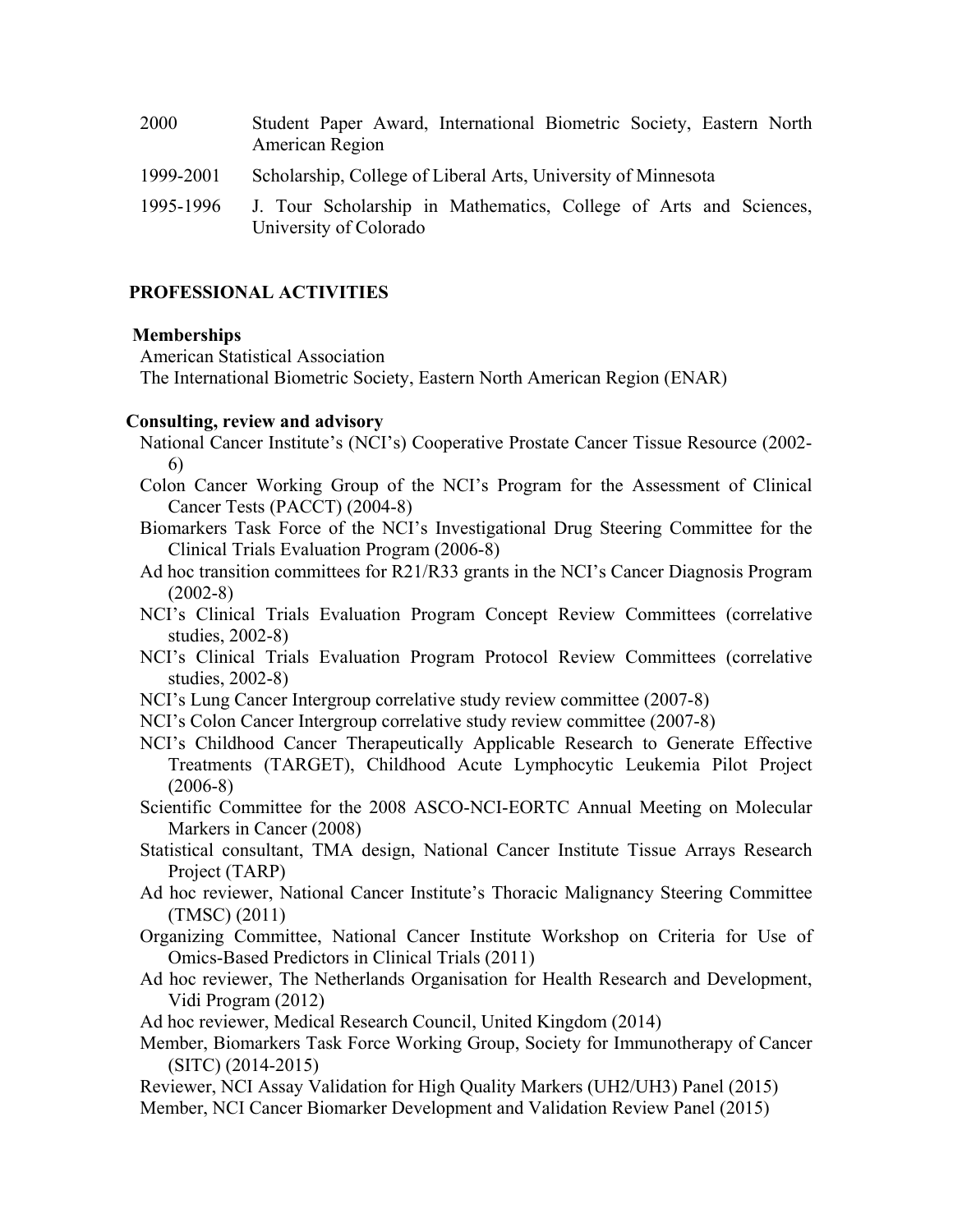External Reviewer, National Cancer Trials Network Biospecimen Banks (2021)

- Member, National Cancer Institute, Division of Cancer Prevention, Early Marker Studies Program (EEMS), Prostate Lung Colorectal and Ovarian Cancer Screening Trial (PLCO) (2022-)
- Member, Strengthening Analytical Thinking for Observational Studies (STRATOS) Initiative, Topic Group 9: High-dimensional data (2022-)
- Special Emphasis Panel Member, "Assay Validation of Markers in Clinical Studies," National Cancer Institute, PAR-20-313 and PAR-20-314, June 2022.

#### **University Service**

| 2009-     | Biostatistics Curriculum Committee, Department of Epidemiology and  |
|-----------|---------------------------------------------------------------------|
|           | Biostatistics, University of Georgia                                |
| 2009-     | Biostatistics MPH Admissions Committee (Chair 2010-present),        |
|           | Department of Epidemiology and Biostatisics, University of Georgia  |
| 2009-2011 | Undergraduate Minor in Public Health Committee, College of Public   |
|           | Health, University of Georgia                                       |
| 2010      | Recommendation for Faculty Promotion Review, Queens University,     |
|           | Ontario, Canada                                                     |
| 2013-     | Awards Committee, College of Public Health, University of Georgia   |
| 2014-     | Biostatistics Ph.D. and M.S. Admissions Committee, Department of    |
|           | Epidemiology and Biostatistics, CPH, University of Georgia          |
| 2014-     | MPH Curriculum Revision Committee, College of Public Health,        |
|           | University of Georgia                                               |
| 2013-     | Libraries Committee, University of Georgia                          |
| 2015-2016 | GRU/UGA Clinical and Translational Research Unit (CTRU) Seed grant  |
|           | proposal reviewer.                                                  |
| 2015-     | Member, Scientific Advisory Committee, Clinical and Translational   |
|           | Research Unit, University of Georgia                                |
| 2017-     | Co-Director, Biostatistics, Epidemiology and Research Design (BERD) |
|           | Core at the University Edward of Georgia                            |
| 2018-     | Chair, Biostatistics MS/PhD Qualifying Exams Committee, Department  |
|           | of Epidemiology and Biostatistics                                   |
| 2019-     | Member, Graduate Affairs Committee, Institute of Bioinformatics,    |
|           | University of Georgia.                                              |
| 2019-     | Member, Graduate Education Committee, College of Public Health,     |
|           | University of Georgia                                               |
| 2020-     | Member, Graduate Student Affairs Committee, Dept. of Epid/Bios,     |
|           | College of Public Health, University of Georgia                     |

# **Other University Activities**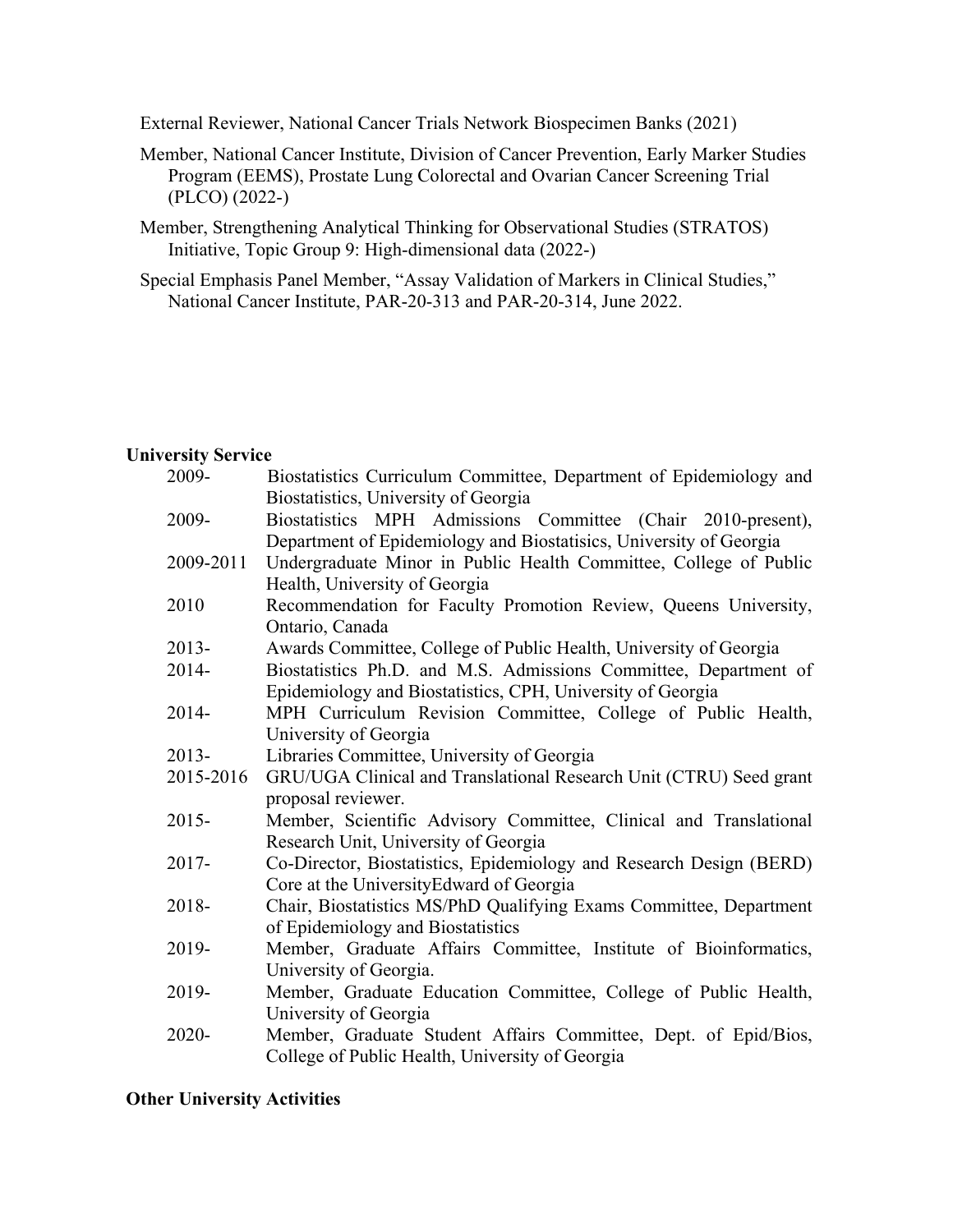| 2009-    | Associate Member, Biomedical and Health Science Institute, University of |
|----------|--------------------------------------------------------------------------|
|          | Georgia                                                                  |
| $\Omega$ | $\mathbf{M}$ i is content in $\mathbf{C}$                                |

2009- Member, Institute of Bioinformatics, University of Georgia

# **Journal Editorial/Consulting**

| 7/2009-7/2017 | Associate Editor, Biometrics                                        |
|---------------|---------------------------------------------------------------------|
| 7/2012-8/2017 | Associate Editor, Scandinavian Journal of Statistics                |
| 8/2013-6/2017 | Statistical Consultant, Nature Journals Publishing Group            |
| 2/2014        | Guest Editor, Cancer Informatics                                    |
| 2014-2017     | Statistical Editor, Journal of the National Cancer Institute (JNCI) |
| 2017-2021     | Member, Editorial Board, JNCI and JNCICS                            |
| $2021 -$      | Member, Statistical Editorial Board, JNCI Cancer Spectrum           |
|               |                                                                     |

# **Journal Referee**

| Journal of the National Cancer Institute                               |
|------------------------------------------------------------------------|
| Journal of Clinical Oncology                                           |
| <b>Clinical Cancer Research</b>                                        |
| <b>Bioinformatics</b>                                                  |
| <b>Biostatistics</b>                                                   |
| <b>Statistics in Medicine</b>                                          |
| Journal of the Royal Statistical Society, Series C, Applied Statistics |
| Journal of the American Statistical Association                        |
| <b>Annals of Applied Statistics</b>                                    |
| PLoS One                                                               |
| Physiological Genomics                                                 |
| Journal of Statistical Planning and Inference                          |
| Statistical Applications in Genetics and Molecular Biology             |
| American Statistician                                                  |
| Journal of Clinical Epidemiology                                       |
| Genomics                                                               |
| Cancer Chemotherapy and Prevention                                     |
| <b>Biotechniques</b>                                                   |
| Pharmacogenomics                                                       |
| Molecular Medicine                                                     |
| Journal of Chemometrics                                                |
| Gastroenterology                                                       |
| <b>Cancer Informatics</b>                                              |
| Gynecologic Oncology                                                   |
| Journal of Biotechnology                                               |
| <b>Biomed Central (BMC) Bioinformatics</b>                             |
| <b>Biomed Central (BMC) Genomics</b>                                   |
| <b>Biomed Central (BMC) Cancer</b>                                     |
| <b>Expert Reviews of Molecular Diagnostics</b>                         |
|                                                                        |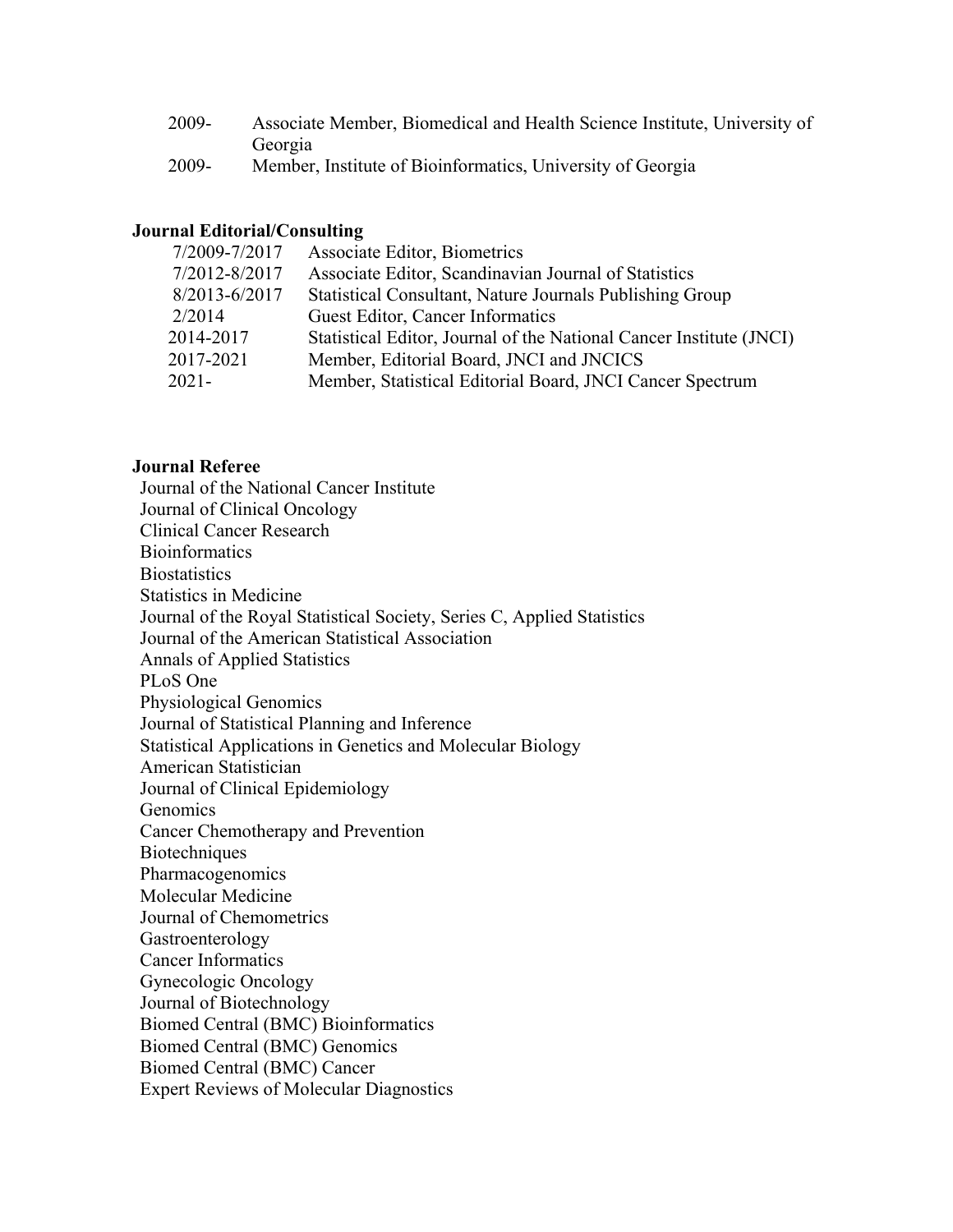Biometrical Journal Biopreservation and Biobanking Functional and Integrative Genomics Journal of Translational Medicine Australian Journal of Experimental Agriculture

### **Grant Review**

Ad hoc for National Science Foundation

Ad hoc for Collaborative Grant Competition of the City University of New York.

- Modeling and Analysis of Biological Systems (MABS) Study Section, Center for Scientific Review, National Institutes of Health (June 2003)
- Cancer Biomarkers Study Section (CBSS), Center for Scientific Review, National Institutes of Health (June 2009, October 2009)
- Recovery Challenge Grant Study Section, Center for Scientific Review, National Institutes of Health (July 2009)
- Georgia Cancer Coalition Grant Applications Reviewer (Fall 2010)
- Member, National Cancer Institute, Clinical Assay Development Program, Special Emphasis Panel, 2011-2014.
- Special Emphasis Panel (Assay Validation for High Quality Markers), National Institutes of Health, Scientific Review Group, Z2015/10 ZCA1 RPRB-B(01) (July 2015)
- Special Emphasis Panel/Scientific Review Group 2016/10 ZCA1 TCRB-Q (O3) B, National Institutes of Health, PLCO Biospecimens Resource
- Special Emphasis Panel/Scientific Review Group 2017/01 ZCA1 SRB-2 (J1) S, National Institutes of Health

Special Emphasis Panel/Scientific Review Group 2017/07, National Institutes of Health. NIH Study section ZCA1 TCRB-T (M1), National Institutes of Health, Cancer Informatics Technology, 2020/04

### **Postdoctoral Training**

- 2004 Genomics: Experimental and Computational Methods: FAES Graduate School, NIH, Bethesda, MD
- 2003 DNA Microarrays: Fabrication and Application: The Foundation for Advanced Education in the Sciences (FAES) Graduate School, National Institutes of Health, Bethesda, MD

### **COMMUNITY SERVICE**

- 2009-2015 Court Appointed Special Advocate (CASA) for Children, CASA Program of Clarke-Oconee County, Athens, GA
- 2005-2008 Court Appointed Special Advocate (CASA) for Children, CASA Program of Frederick County, Frederick, MD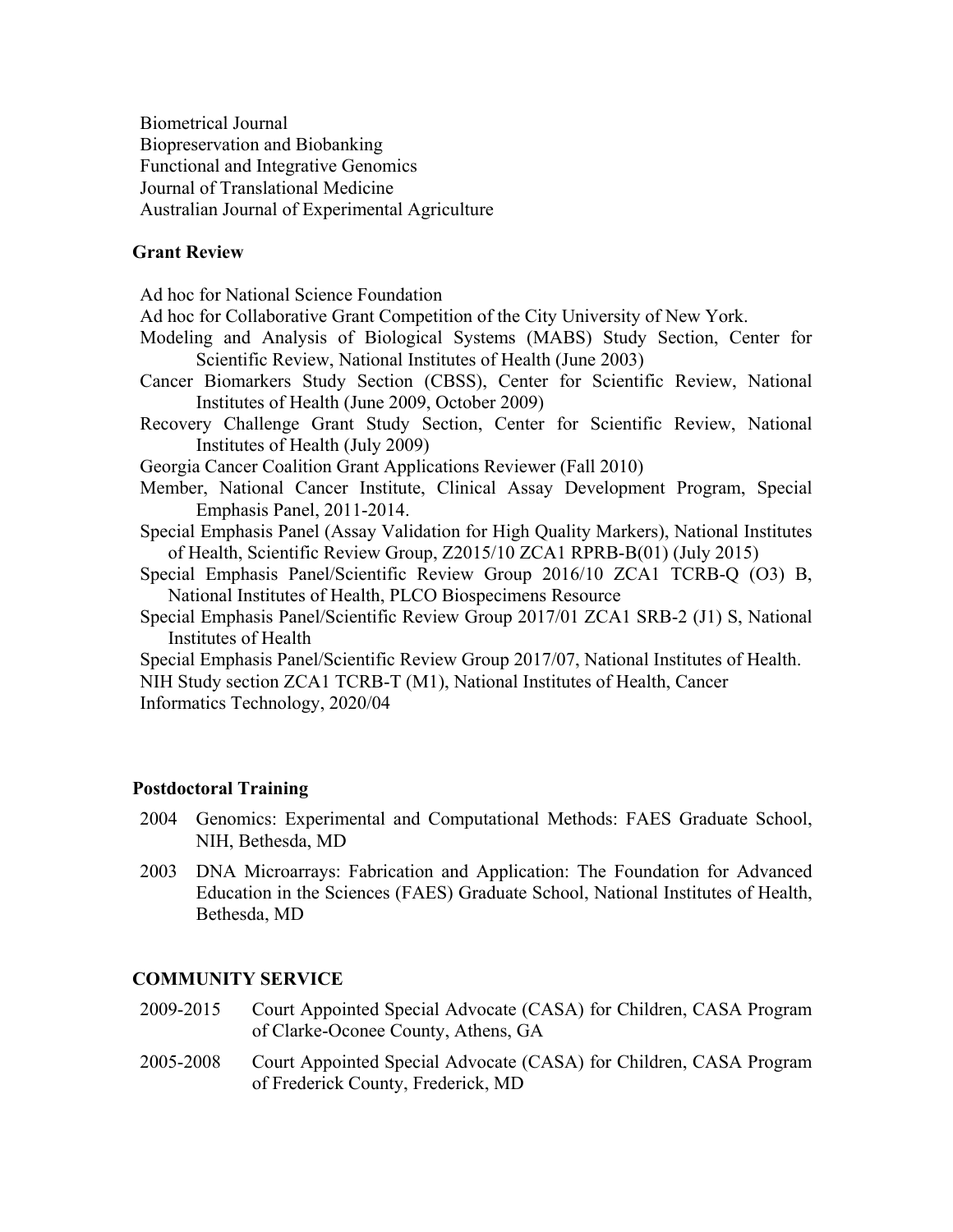| 2001-2005 | Court Appointed Special Advocate (CASA) for Children, CASA Program<br>of Montgomery County, Rockville, MD |
|-----------|-----------------------------------------------------------------------------------------------------------|
| 1996-1997 | Volunteer, Arthritis Foundation, Minneapolis, MN                                                          |
| 1994-1996 | Volunteer, Arthritis Foundation, Denver, CO                                                               |
| 1994-1995 | Volunteer, Boulder Arts Commission, Boulder, CO                                                           |

# **CLASSROOM TEACHING**

Biostatistics for Public Health Service (BIOS 2010-2010L) Introductory Biostatistics I (BIOS 7010 and BIOS 7010E) Introductory Biostatistics II (BIOS 7020) Survival Analysis (BIOS 6380) Clinical Trials (BIOS 8220) Regression and Analysis of Variance (BIOS 8010) (Guest Lecturer) Introduction to Bioinformatics (BINF 6001) (Guest Lecturer) Biomarkers: Public Health, Clinical, and Environmental Toxicology Applications (EHSC 8250)

# **STUDENT FUNDING**

| 2009-2010 | David Benkeser, Graduate Assistant  |
|-----------|-------------------------------------|
| 2010-2013 | Stephanie Cooke, Graduate Assistant |
| 2011-2014 | Sandra Esi Addo, Graduate Assistant |
| 2011-2014 | Alexei Ionan, Graduate Assistant    |
| 2016-2019 | Henok Woldu, Graduate Assistant     |
| 2016-2019 | Sarah Byers, Graduate Assistant     |

# **EXAM COMMITTEES**

| 2010-2012 | Jeannie Daniel, M.P.H. Advisor (Awarded 2012)                  |
|-----------|----------------------------------------------------------------|
| 2010-2011 | John Parmer, Ph.D. Exam Cmte (HPB, Awarded 2011)               |
| 2010-2011 | Jeff Cook, Ph.D. Cmte (HPB)                                    |
| 2010-2012 | Stephanie Cook, M.S. Advisor (Statistics, Awarded 2012)        |
| 2010-2012 | Hannah Jackson, Ph.D. Exam Cmte (HPB, Awarded 2012)            |
| 2010-2013 | Adeya Powell, M.S. Co-Advisor (Statistics, Awarded 2013)       |
| 2010      | Stephanie Cooke, Lab Rotation, Institute of Bioinformatics     |
| 2011-2014 | Sandra (Addo) Safo, Ph.D. Co-Advisor (Statistics)              |
| 2011-2013 | Wenjuan Zhang, Ph.D. Exam Cmte (Bioinformatics, Awarded 2013)  |
| 2011-2014 | Deli Liu, Ph.D. Exam Cmte (Bioinformatics)                     |
| 2012-2013 | Juliet Sekandi, Dr.P.H. Exam Cmte (Epidemiology, Awarded 2013) |
| 2010-2015 | Dean Meyer, Ph.D. Exam Cmte (EHS)                              |
| 2012-2014 | Haileab Halifu, Ph.D. Exam Cmte (Statistics)                   |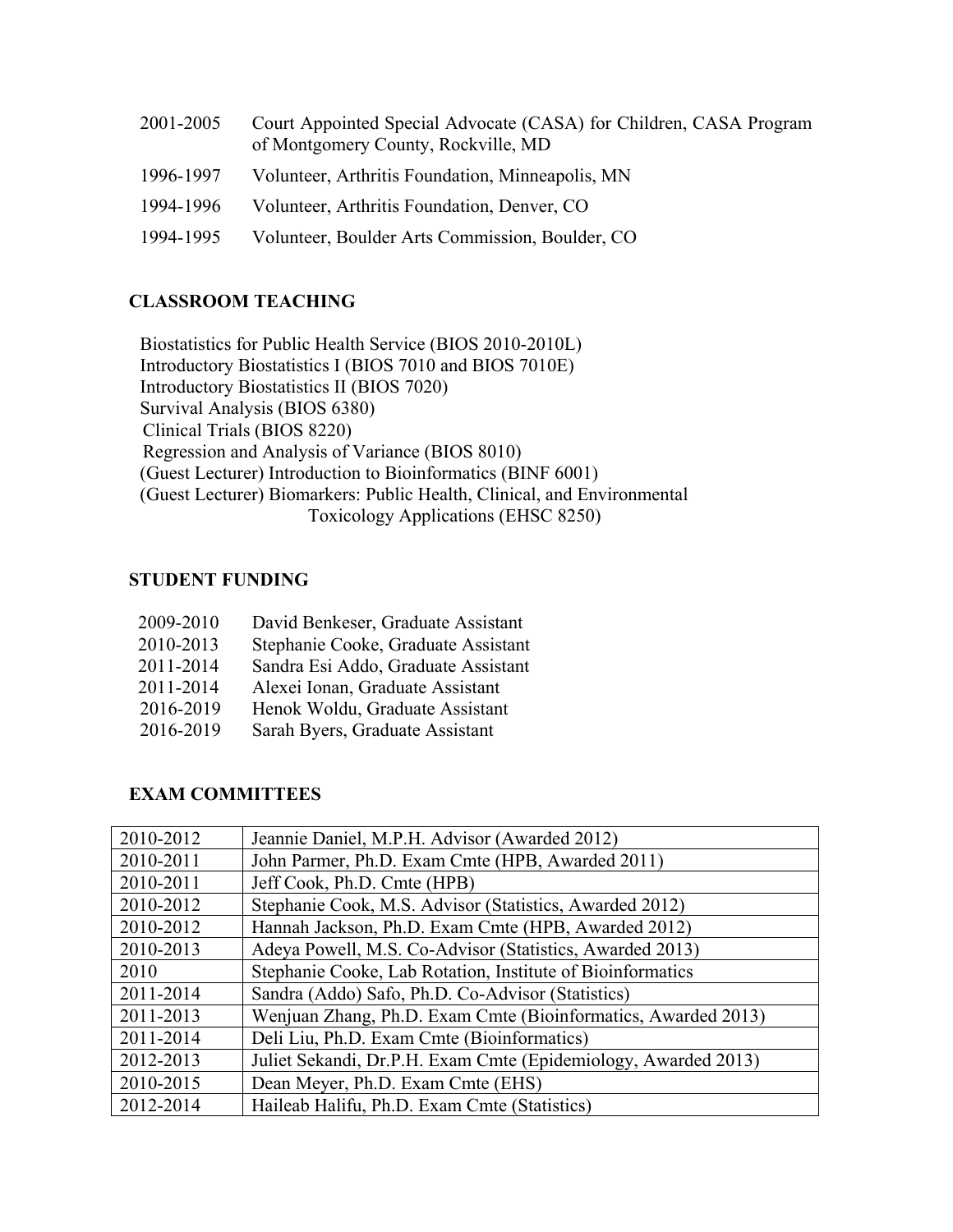| 2012-2014 | Nan Zhang, Ph.D. Exam Cmte (Statistics)                           |
|-----------|-------------------------------------------------------------------|
| 2014-2018 | Edward Abdul Sheriff, Ph.D. Exam Cmte (Epidemiology)              |
| 2014-2016 | Qian Kuang, M.S., Advisor (Statistics)                            |
| 2015-2019 | Jin Wang, Ph.D. Exam Cmte (Bioinformatics)                        |
| 2015-2016 | Joseph Allegra, Ph.D. Exam Cmte (Epidemiology)                    |
| 2015-2018 | Tianfang Wang, Ph.D. Exam Cmte (Bioinformatics)                   |
| 2015-2018 | Henok Woldu, Ph.D. Advisor (Biostatistics)                        |
| $2015 -$  | Ye Wang, Ph.D. Exam Cmte (Biochemistry)                           |
| 2015-2016 | Son Nguyen, M.P.H. Advisor (Biostatistics)                        |
| 2015-2017 | Chao Li, Ph.D. Exam Cmte (Biostatistics)                          |
| 2015-2016 | Israel Agaku, Ph.D. Exam Cmte (Epidemiology)                      |
| 2015-2018 | Robert Kakaire, Ph.D. Exam Cmte (Epidemiology)                    |
| 2015-2019 | Sarah Byers, Ph.D. Exam Cmte (Biostatistics)                      |
| 2015-2016 | Ben Hallowel, Ph.D. Exam Cmte (Epidemiology)                      |
| 2014-2017 | Alexei Ionan, Ph.D. Exam Cmte (Statistics)                        |
| 2016-2017 | Georgianna L.T. Campbell, M.S. Advisor (Biostatistics)            |
| 2017-2022 | Yuan Feng, Ph.D. Exam Cmte (Bioinformatics)                       |
| 2016-2017 | William Lindblad, M.S. Advisor (Biostatistics)                    |
| 2017-2017 | Xiaoyan (Yana) Tan, M.S. Exam Cmte (Biostatistics)                |
| 2017-2019 | Kyle Turner, Ph.D. Exam Cmte (Educational Psychology)             |
| 2017-2018 | Feng Zhang, M.S. Exam Cmte (Biostatistics)                        |
| 2017-2018 | Yujia Cheng, M.S. Exam Cmte (Biostatistics)                       |
| 2018-2021 | Hulya Kocyigit, Ph.D. Advisor (Biostatistics)                     |
| $2017 -$  | Joshua Lee Watson, Ph.D. Exam Cmte (Bioinformatics)               |
| 2017-2019 | Maria Eugenia Castellanos Reynosa, Ph.D. Exam Cmte (Epidemiology) |
| 2019-     | Kun-Lin Ho, Ph.D. Exam Cmte (Bioinformatics)                      |
| 2018-2019 | Simon Mutembo, Ph.D. Exam Cmte (Epidemiology)                     |
| 2019-     | Xinyan Cai, Ph.D. Exam Cmte (Epidemiology)                        |
| 2018-2019 | Ye Jin, M.S. Exam Cmte (Biostatistics)                            |
| 2019-2021 | Trang Ho Thu Quach, Ph.D. Exam Cmte (Epidemiology)                |
| 2019-     | Meng Hsuan Sung, Ph.D. Exam Cmte (Biostatistics)                  |
| 2019-2021 | Angi Pan, Ph.D. Exam Cmte (Biostatistics)                         |
| 2020-     | Sydney Twyman, Ph.D. Exam Cmte (Molecular Biology DVM-PhD)        |
| 2019-2022 | Shiwei Tang, Ph.D. Advisor (Biostatistics)                        |
| 2020-2022 | Tobin Paez, Ph.D. Exam Cmte (Pharmacy)                            |
| 2020-2022 | Yang Ge, M.S. Exam Cmte (Biostatistics)                           |
| 2022-     | Mengyuan Zhang, Ph.D. Exam Cmte (Bioinformatics)                  |
| 2022-     | William Bastian, Ph.D. Exam Cmte (Bioinformatics)                 |

# **PUBLICATIONS**

# **Publications pending**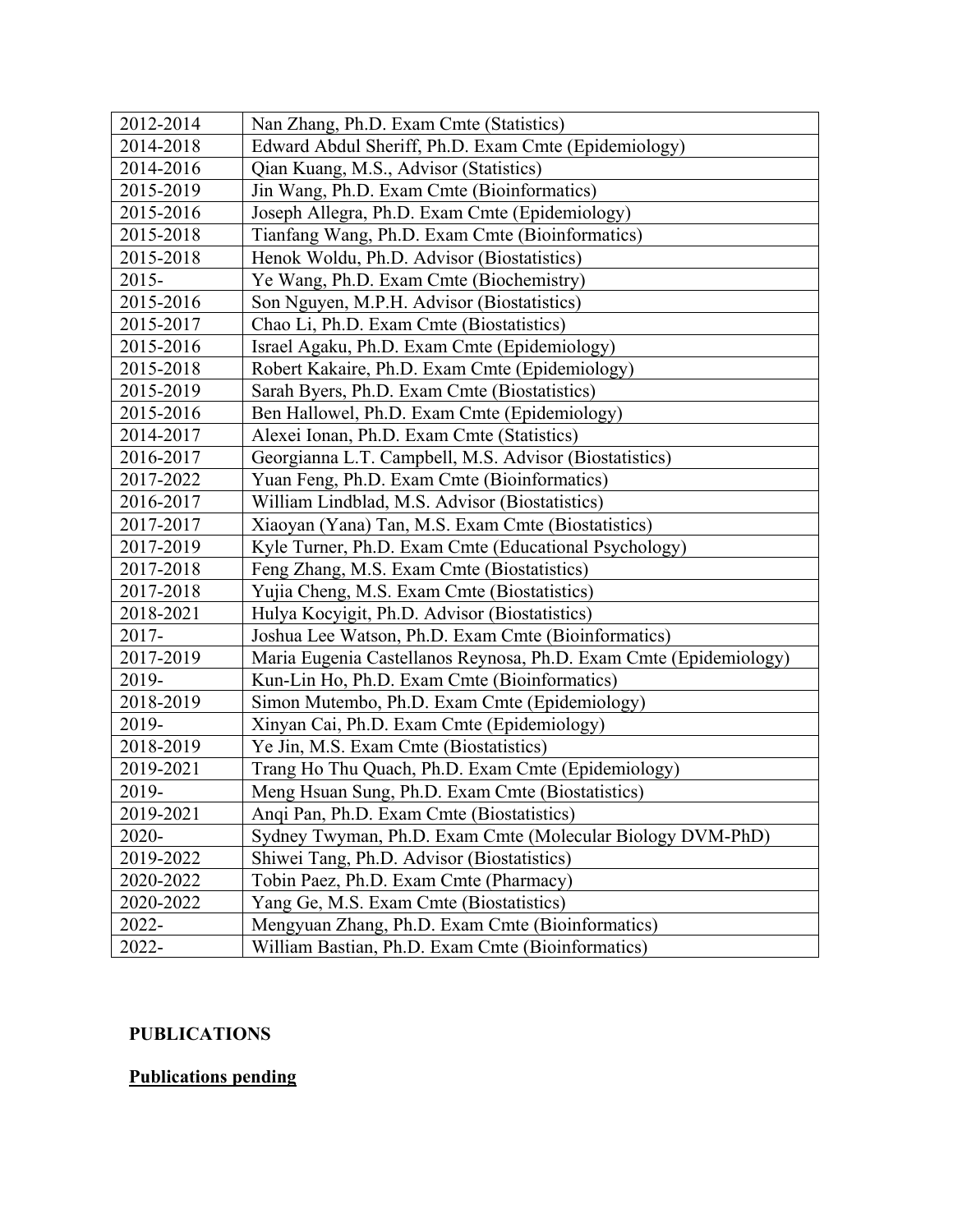- 1. Cai X, Ebell MH, Russo G, Dobbin KK, Cordero JF (submitted). Development and internal validation of risk scores to diagnose infectious mononucleosis among college students. Annals of Family Medicine
- 2. Mutembo S, Mutanga JN, Dobbin K, Yao X, Li C, Marconi VC, Whalen CC (submitted) Incidence of tuberculosis in HIV seropositive patients treated with ART in rural and urban settings of Zambia. PLOS Medicine.
- 3. Castellanos ME, Zalwango S, Quach T, Kakaire R, Martinez L, Ebell M, Dobbin K, Kiwanuka N, Whalen CC (submitted). Performance of a score to characterize adequate contact among the social network of persons with tuberculosis.

#### **Peer reviewed Journal Articles**

- *1.* Dobbin KK and McShane LM (2022, Online) Sample size methods for validation of predictive biomarkers. Statistics in Medicine. <https://onlinelibrary.wiley.com/doi/10.1002/sim.9412>
- *2.* Ali AM, Gaglioti AH, Stone, RH, Crawford ND, Dobbin KK, Guglani L, Young HN (2022, online) Access and utilization of asthma medications among patients who receive care in federally qualified health centers. Journal of Primary Care & Community Health. (DOI: 10.1177/21501319221101202/ ID: JPC-22-0096.R1)
- *3.* Sellers L, Fitton K, Segovia M, Forehand C, Dobbin K, Sikora Newsome A. (2022). Time to blood, respiratory and urine culture positivity in the intensive care unit: implications for de-escalation. SAGE Open Medicine, 9: 1-7.
- *4.* Song X and Dobbin KK (2022) Evaluating biomarkers for treatment selection from reproducibility studies. Biostatistics, kxaa019. https://doi.org/10.1093/biostatistics/kxaa019.
- *5.* Castellanos ME, Lau-Bonilla D, Moller A, Arathoon E, Samayoa B, Queinn F, Ebell M, Dobbin K, Whalen CC (2022) Characterization of the proportion of clustered tuberculosis cases in Guatemala: Insights from a molecular epidemiology study, 2010- 2014. American Journal of Tropical Medicine and Hygiene.
- *6.* Alsaihati BA, Ho K, Watson J, Feng Y, Wang T, Dobbin KK, Zhao S (2021) Canine tumor mutational burden is correlated with TP53 mutation across tumor types and breeds. Nature Communications. 12 (1).
- *7.* Castellanos ME, Zalwango S, Kakaire R, Ebell M, Dobbin K, Sekandi J, Kiwanuka N, Whalen C (2020) Defining adequate contact for transmission of mycobacterium tuberculosis in an African urban environment. BMC Public Health, 20, 892.
- *8.* Murph M, Liu, S, Jia W, Nguyen H, MacFarlane M, Smyth S, Dobbin K (2020) Diet-regulated behavior: FVB/N mice fed a lean diet exhibit increased nocturnal bouts between littermates. Laboratory Animals, 54(2): 159-170.
- *9.* Juliet N. Sekandi, Esther Buregyeya, Sarah Zalwango, Damalie Nakkonde, Julius Turinawe, Lynn Atuyambe, Emma G. Tucker, Shade Olowookere, Stavia Turyahabwe, Kevin K. Dobbin, Richard S. Garfe. (2019) Video Directly Observed Therapy for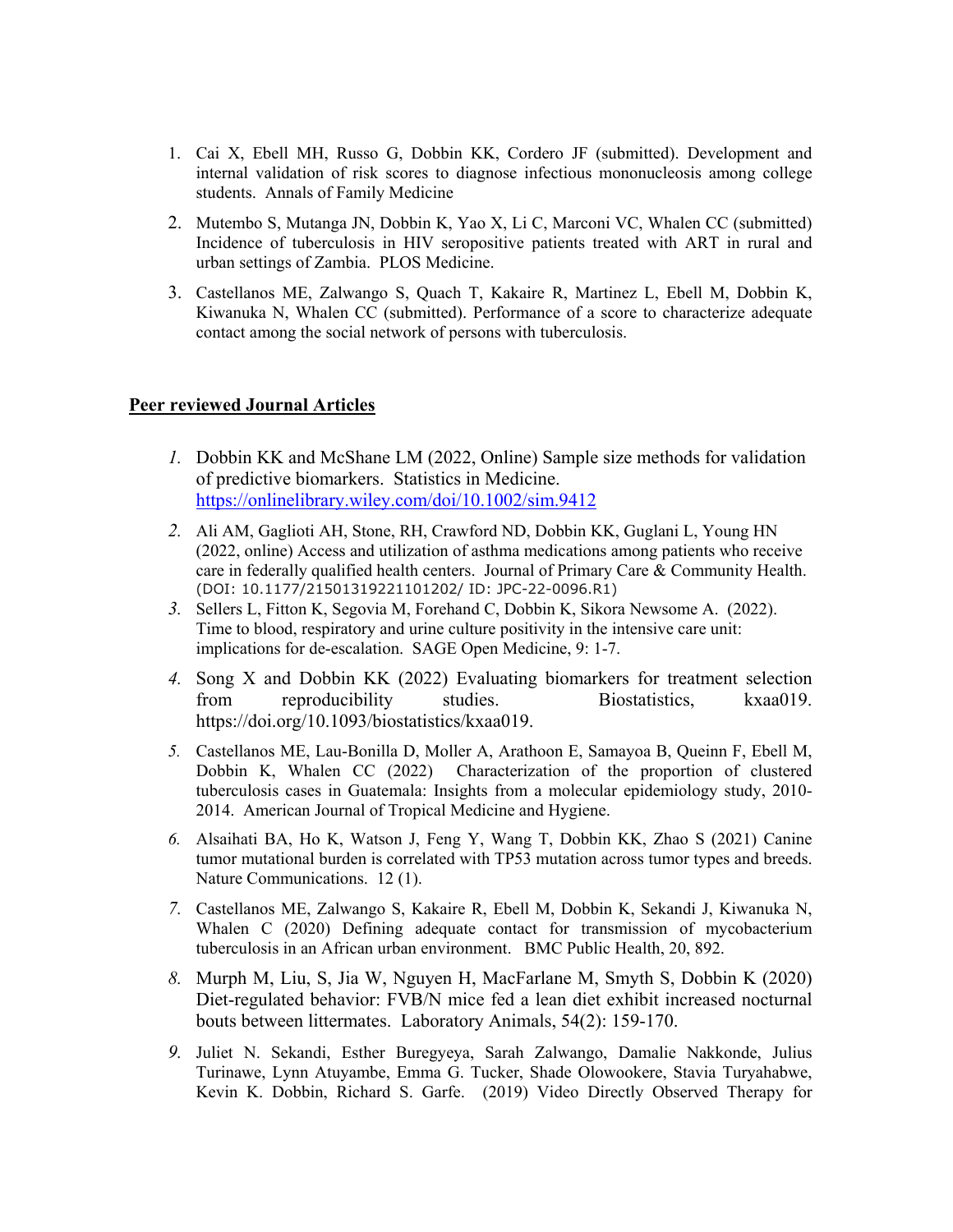Supporting and Monitoring Adherence to Tuberculosis Treatment in Uganda: A Pilot Cohort Study. European Respiratory Journal, 6: 175.

- *10.* Mutembo S, Mutanga J, Musokotwane K, Cuthbert C, Dobbin K, Li C, Yao X, Marco VC, Whalen CC (2019) Urban-rural disparities in treatment outcomes among recurrent TB cases in southern province, Zambia. BMC Infectious Diseases, 19, 1087.
- *11.* Dale AP, Ebell M, McKay B, Handel A, Forehand R, Dobbin K (2019) Impact of a rapid point of care PCR test for influenza on guideline consistent care and antibiotic use. Journal of the American Board of Family Medicine, 32(2): 226- 233.
- *12.* Wang J, Wang T, Sun Y, Feng Y, Kisseberth WC, Henry CJ, Mok I, Lana SE, Dobbin K, Northrup N, Howerth EW, Zhao S (2018) Proliferative and invasive colorectal tumors in pet dogs provide unique insights into human colorectal cancer. Cancers, 10(9): 330.
- *13.* Zhang M, Liu D, Tank J, Feng Y, Wang T, Dobbin KK, Schliekelman P, Zhao S (2018) SEG – A software program for finding somatic copy number alterations in whole genome sequencing data of cancer. Computational and Structural Biotechnology Journal, 16: 335-341.
- *14.* Masucci G, Cessano A, Eggermont A, Fox BA, Ciliberto G, Marincola F, Wand E, Dobbin K, Puzanov I, Taube J, Wargo J, Butterfield L, Villabona L, Thurin M, Postow MA, Sondel PM, Demaria S, Agarwala S, Asciento PA (2017) The need for a network to establish and validate predictive biomarkers in cancer immunotherapy. Journal of Translational Medicine, 15(1): 223.
- *15.* Dobbin KK and Ebell MH (2018) Should we expect all-cause mortality reductions in large screening studies? British Journal of General Practice, 68 (671): 290-291.
- *16.* Kuppa SS, Jia W, Liu S, Nguyen H, Smyth SS, Mills GB, Dobbin KK, Hardman WJ, Murph MM (2018) Autotaxin exacerbates tumor progression by enhancing MEK1 and overriding the function of miR-489-3p. Cancer Letters, 3835 (18): 30370-30377.
- *17.* Meyer D, Birdsey J, Wendolowski M, Dobbin K, Williams P (2016) Differential toxicities of nickel salts to the nematode Caenorhabditis elegans. Bulletin of Environmental Contamination and Toxicology, 97: 166-170.
- *18.* Masucci GV, Alvarez J, Cesano A, Dobbin KK, Hawtin R, Janetzki S, Kirsch I, Robbins PB, Selvan sSR, Streicher HZ, Zhang J, Butterfield LH, Thurin M (2016) Validation of biomarkers to predict response to immunotherapy in cancer, Volume 1: Pre-analytical and analytical validation. Journal for ImmunoTherapy of Cancer, 4(1).
- *19.* Dobbin KK\*, Cesano A\*, Alvarez J, Hawtin R, Janetzki S, Kirsch I, Masucci GV, Robbins PB, Selvan SR, Streicher HZ, Zhang J, Butterfield LH, Thurain M (2016) Validation of biomarkers to predict response to immunotherapy in cancer, Volume II: Clinical validation and regulatory considerations. \*These authors contributed equally to this work. Journal for ImmunoTherapy of Cancer, 4(1).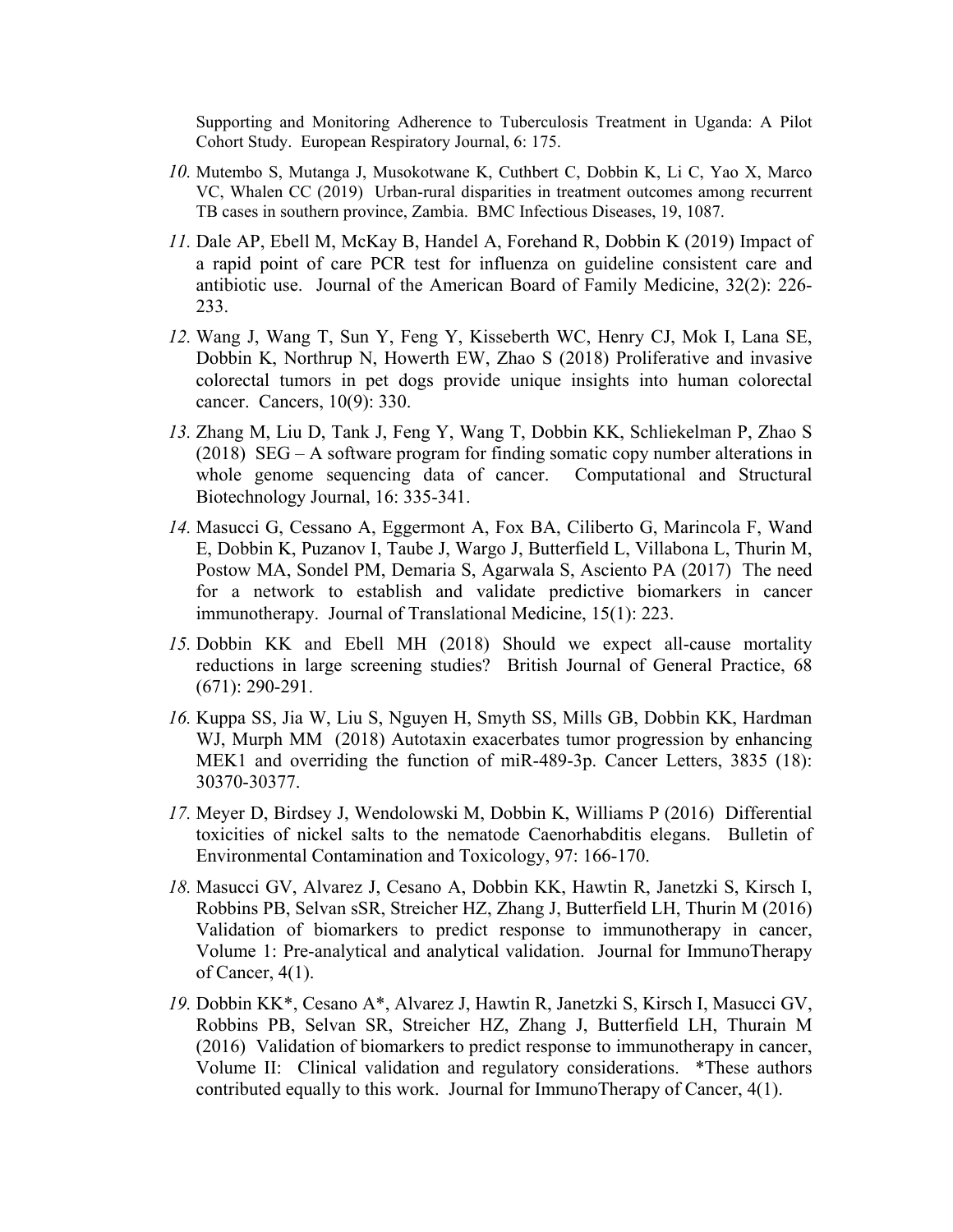- *20.* Dobbin KK (2015) Immune Monitoring Technology Primer: Clinical Validation for Predictive Markers. Journal for ImmunoTherapy of Cancer, 3(1): doi: 10.1186/s40425-015-0086-9.
- *21.* Liu D., Xiong H., Ellis A.E., Northrup N.C., Dobbin K.K., Shin D.M., Zhao S. (2015) Canine spontaneous head and neck squamous cell carcinomas represent their human counterparts at the molecular level. PLoS Genetics, 11(6), doi: 10.1371/journal.pgen.1005277.
- *22.* Safo S., Song X. and Dobbin K.K. (2015) Sample size determination for training cancer classifiers from microarray and RNAseq data. Annals of Applied Statistics, 9(2): 1053-1075.
- *23.* Sekandi J.N., Dobbin K.K., Oloya J., Okwera A., Whalen C.C., Corso P.S. (2015) Cost-effectiveness analysis of community active case fining and household contact investigation for tuberculosis case detection in urban Africa. PLoS ONE, 10(2). DOI: 10.1371/journal.pone.0117009.
- *24.* Dobbin K.K. and Ionan A.C. (2015) Sample size methods for constructing confidence intervals for the intra-class correlation coefficient. Computational Statistics and Data Analysis, 85: 67-83. DOI: 10.1016/j.csda.2014.11.010. http://www.sciencedirect.com/science/article/pii/S0167947314003338.
- *25.* Ionan A.C., Polley M.C., McShane L.M., Dobbin K.K. (2014) Comparison of confidence interval methods for an intra-class correlation coefficient (ICC). BMC Medical Research Methodology, 14:121. DOI: 10.1186/1471-2288-14-121.
- *26.* Ahn J., Lee J., Dobbin K.K., (2014) Covariance adjustment for batch effect in gene expression data. Statistics in Medicine, 33: 2681-2695.
- *27.* Sekandi J.N., List J., Luzze H., Yin X., Dobbin K.K., Corso P.S., Oloya J., Okwera A., Whalen C.C. (2014) The yield of undetected tuberculosis and human immunodeficiency virus from active case finding in urban Uganda. The International Journal of Tuberculosis and Lung Disease, 18(1): 13-19.
- *28.* Dobbin K. K. and Song X. (2013) Sample size requirements for training highdimensional risk predictors. Biostatistics. 14: 639-652.
- *29.* Robb C, Extermann M, Jacobsen P, Lee A, Dobbin K (2013) Health and personal resources in older cancer patients undergoing chemotherapy. Journal of Geriatric Oncology. 4(2): 166-173.
- *30.* Lawrence J, Saba C, Gogal R Jr, Lamberth O, Vandenplas ML, Hurley DJ, Dubreuil P, Hermine O, Dobbin K and Turek M (2012) Masitinib demonstrates antiproliferative and proapoptotic activity in primary and metastatic feline injection-site sarcoma cells. Veterinary and Comparative Oncology. 10(2): 143- 154.
- *31.* Dobbin K. K. and Cooke S. (2011) Lower confidence bounds for prediction accuracy in high dimensions via AROHIL Monte Carlo. Bioinformatics, 27: 3129-3134.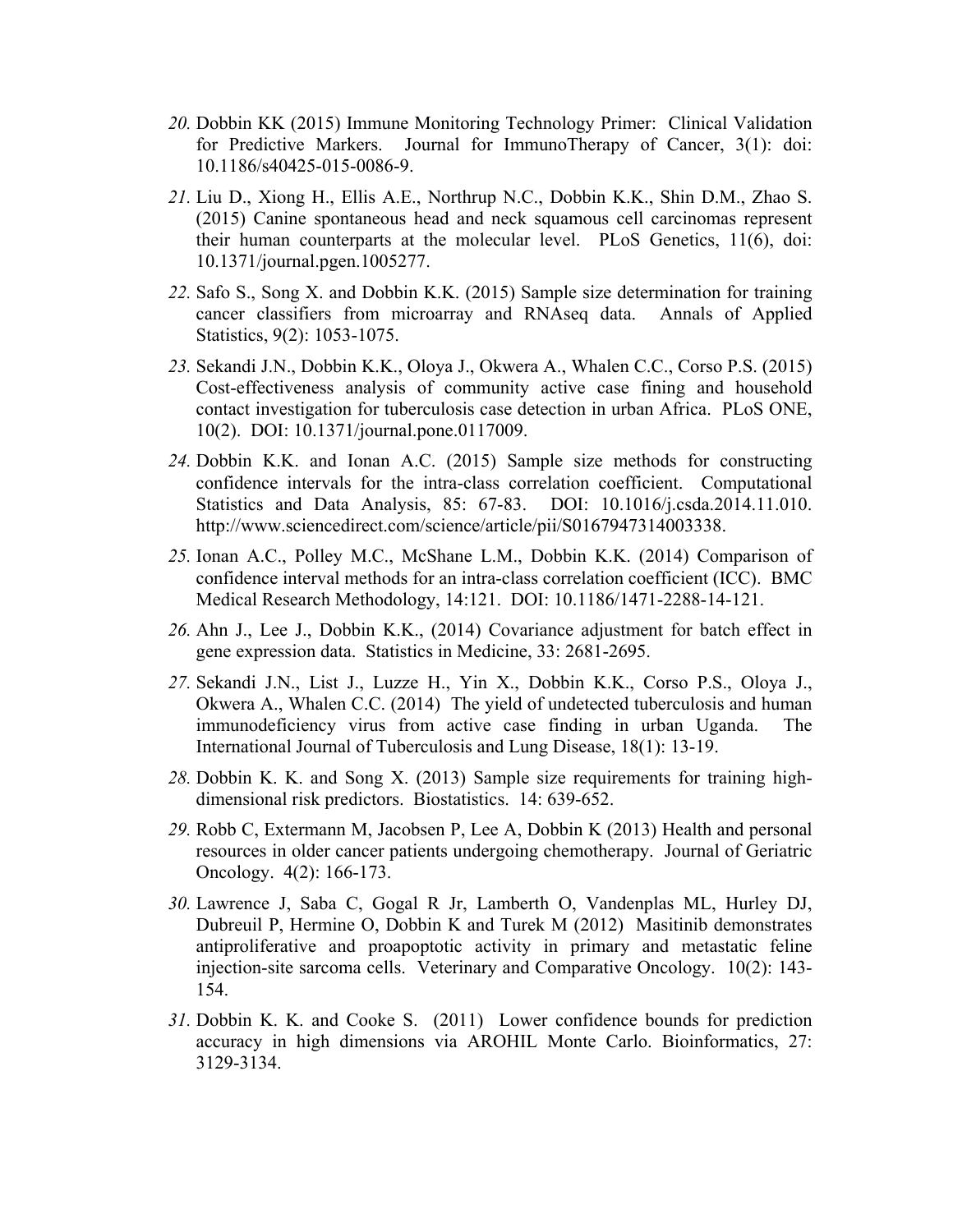- *32.* Dobbin K. K. and Simon R.M. (2011) Optimally splitting cases for training and testing high dimensional classifiers. BMC Medical Genomics, 4:31.
- *33.* Harvey R.C., Wang X., Davidson G.S., Ar K., Dobbin K.K., Bedrick E., Chen I.M., Wilson C.S., Wharton W., Atlas S.R., Hunger S.P., Davidas M., Pullen, J., Carroll A.J., Borowitz, M.J., Bowman W.P., Carroll W.L., Camitta B., Reaman G.H., Bhojwani D., and Willman C.L. (2010) Identification of novel cluster groups in pediatric high risk B-precursor Acute Lymphoblastic Leukemia by gene expression profiling: Correlation with genome-wide DNA copy number alterations, clinical characteristics, and outcome. *Blood*: 116(23): 4874-4884. PMID: 20699438.
- *34.* Harvey R.C., Mullighan C.G., Chen I, Wharton W., Mikhail F.M., Carroll A.J., Kang H., Liu W., Dobbin K.K., Smith M.A., Carroll W.L., Davidas, M., Bowman W.P., Camitta B., Reaman G.H., Hunger S.P., Downing J.R., Willman C.L. (2010) Rearrangement of CRLF2 is associated with mutation of JAK kinases, alteration of IKZF1, Hispanic/Latino ethnicity and a poor outcome in pediatric Bprogenitor acute lymphoblastic leukemia. *Blood*: 115(26): 5312-21. PMID: 20139093.
- *35.* Dancey J.E., Dobbin K.K., Grever M.R. Groshen S., Jessup J.M., Koehler M., Shankar L.K. Stadler W.M., True L.D., Gravel A. on behalf of the Biomarker Task Force of the NCI Investigational Drug Steering Committee (2010) Guidelines for the development and incorporation of biomarker studies in early clinical trials of novel agents. *Clinical Cancer Research*, 16(6): 1745-55.
- *36.* Dobbin, K.K. (2009) A method for constructing a confidence bound for the actual error rate of a prediction rule in high dimensions. *Biostatistics*. 10: 282-296.
- *37.* Shedden K., Taylor J.M., Enkemann S.A., Tsao M.S., Yeatman T.J., Gerald W.L., Eschrich S., Jurisica I., Giordano T.J., Misek D.E., Chang A.C., Zhu C.Q., Strumpf D., Hanash S., Shepherd F.A., Ding K., Seymour L., Naoki K., Pennell N., Weir B., Verhaak R., Ladd-Acosta C., Golub T., Gruidl M., Sharma A., Szoke J., Zakowski M., Rusch V., Kris M., Viale A., Motoi N., Travis W., Conley B., Seshan V.E., Meyerson M., Kuick R., Dobbin K.K., Lively T., Jacobson J.W., Beer D.G. (2008) Gene expression-based survival prediction in lung adenocarcinoma: a multi-site, blinded validation study. *Nature Medicine.* 14(8): 822-7.
- *38.* Dobbin, K.K., Zhao, Y. and Simon, R.M. (2008) How large a training set is needed to develop a classifier for microarray data? *Clinical Cancer Research*, 14: 108-114*.*
- *39.* Kajdacsy-Balla A, Geynisman JM, Macias V, Setty S, Nanaji NM, Berman JJ, Dobbin K, Melamed J, Kong X, Bosland M, Orenstein J, Bayerl J, Becich MJ, Dhir R, Datta MW and the Cooperative Prostate Cancer Tissue Resource (2007) Practical Aspects of Planning, Building and Interpreting Tissue Microarrays: The Cooperative Prostate Cancer Tissue Resource Experience. *Journal of Molecular Histology*, 38: 113-21.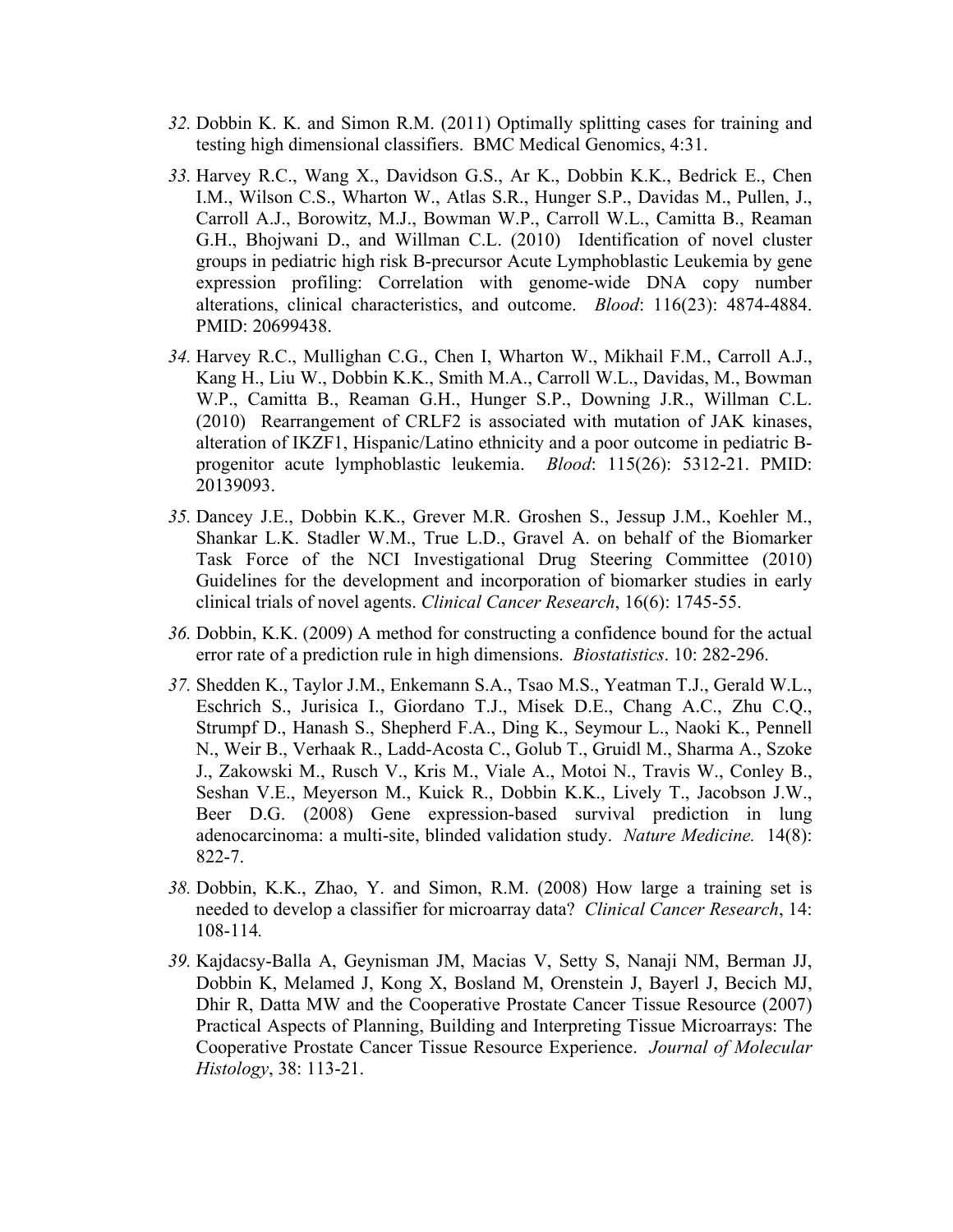- *40.* Dobbin, K.K. and Simon, R.M. (2007) Sample size planning for developing classifiers using high dimensional DNA microarray data. *Biostatistics*, 8: 101- 117.
- *41.* Dobbin, K.K., Shih, J.H. and Simon, R.M. (2005) Comment on `Evaluation of the gene-specific dye bias in cDNA microarray experiments'. *Bioinformatics*, 21, 2803-2804.
- *42.* Dobbin, K.K., Kawasaki, E.S., Petersen, D.W., and Simon, R.M. (2005) Characterizing dye bias in microarray experiments. *Bioinformatics*, 21: 2430- 2437.
- *43.* Dobbin, K., Beer, D.G., Meyerson, M., Yeatman, T., Gerald, W., Jacobson, J., Conley, B., Buetow, K., Heiskanen, M., Simon, R., Minna, J., Girard, L., Misek, D., Taylor, J., Hanash, S., Naoki, K., Hayes, D. N., Ladd-Acosta, C., Enkemann, S., Viale, A., Giordano, T. (2005) Inter-laboratory comparability study of cancer gene expression analysis using oligonucleotide microarrays. *Clinical Cancer Research*, 11: 565-72.
- *44.* Datta, M.W., Dhir, R., Dobbin, K., Melamed, J., Becich, M.J., Orenstein, J.M., Kajdacsy-Balla, A.A., Bosland, M.C., Patel, A., Macias, V., Berman, J.J., and the Cooperative Prostate Cancer Tissue Resource (2005) Prostate cancer in patients with screening serum PSA values less than 4.0 ng/dl: Results from the Cooperative Prostate Cancer Tissue Resource . *Journal of Urology*, 173: 1546- 1551.
- *45.* Dobbin, K. and Simon, R. (2005) Sample Size Determination in Microarray Experiments for Class Comparison and Prognostic Classification. *Biostatistics*, 6: 27-38.
- *46.* Shih, J., Michalowska, A., Dobbin, K., Ye, Y., Qiu, T. and Green, J. (2004) Effects of pooling mRNA in microarray class comparisons. *Bioinformatics*, 18: 3318-3325.
- *47.* Berman, J.J., Datta, M., Kajdacsy-Balla, A., Melamed, J., Orenstein, J., Dobbin, K., Patel, A., and Dhir, R. (2004) The tissue microarray data exchange specification: implementation by the Cooperative Prostate Cancer Tissue Resource. *BMC: Bioinformatics*, 5: 19.
- *48.* Dobbin, K., Shih, J. and Simon, R. (2003) Questions and Answers on Design of Dual-label Microarrays for Identifying Differentially Expressed Genes. *Journal of the National Cancer Institute*, 95: 1362-1369.
- *49.* Simon, R. and Dobbin, K. (2003) Experimental Design of DNA Microarray Experiments. *Biotechniques*, March Supplement: 16-21.
- *50.* Dobbin, K. and Louis, T. (2003) Accommodating Stochastic Departures from Percentile Invariance in Causal Models. *Journal of the Royal Statistical Society, Series B*, 65: 837-849.
- *51.* Dobbin, K., Shih, J., and Simon, R. (2003) Statistical Design of Reverse Dye Microarrays. *Bioinformatics*, 19: 803-810.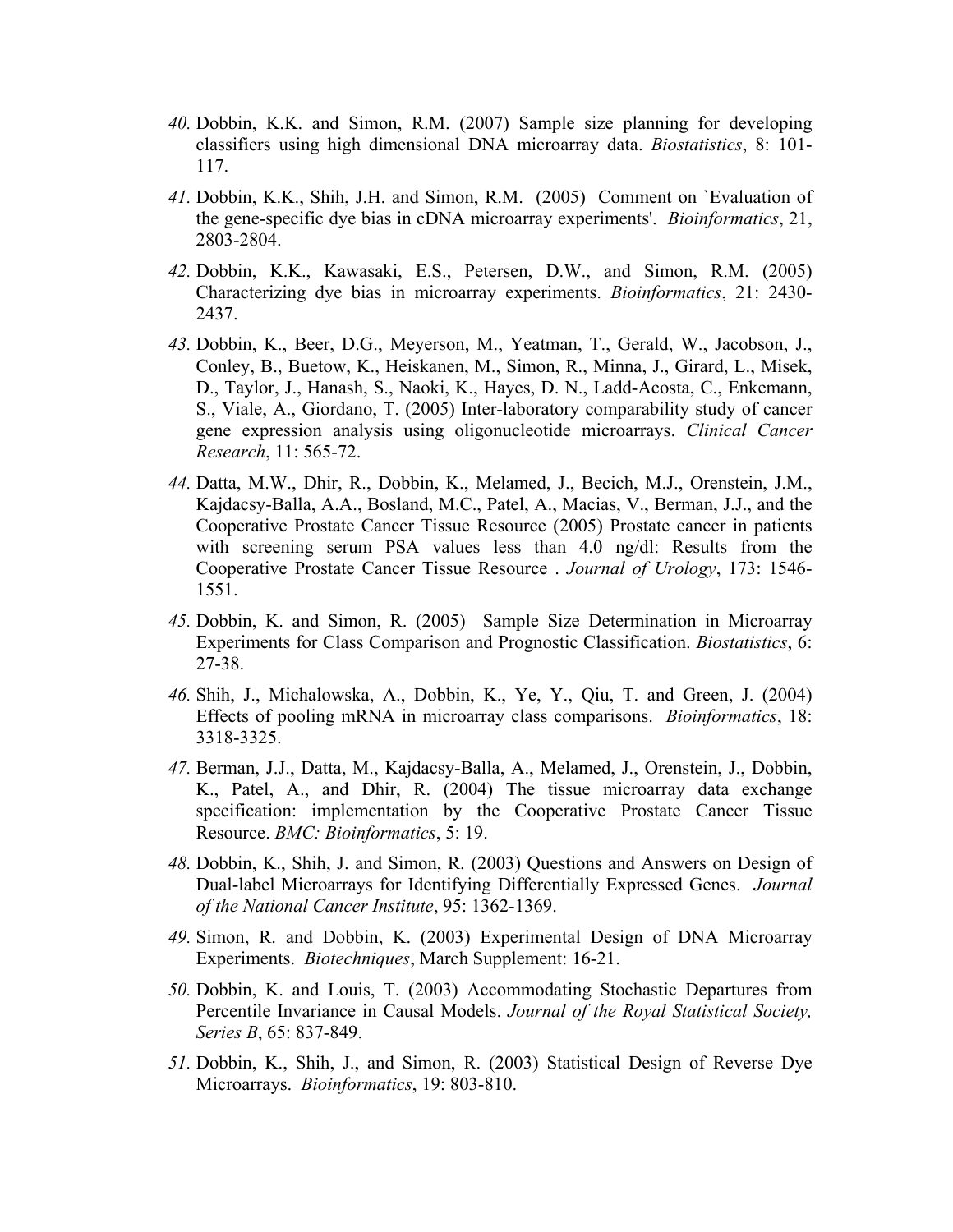- *52.* Simon, R., Radmacher, M., Dobbin, K. and McShane, L. (2003) Pitfalls in the Use of DNA Microarray Data for Diagnostic and Prognostic Classification. *Journal of the National Cancer Institute*, 95: 14-18.
- *53.* Simon, R., Radmacher, M. and Dobbin, K. (2002) Design of Studies Using DNA Microarrays. *Genetic Epidemiology*, 23: 21-36.
- *54.* Dobbin, K. and Simon, R. (2002) Comparison of Microarray Designs for Class Comparison and Class Discovery. *Bioinformatics*, 18: 1438-1445.

## **Peer reviewed reports**

**1.** Dobbin, KK (2006) Experimental design of DNA microarray studies. In: Validation of toxicogenomic technologies: A workshop summary National Research Council of the National Academies of Science. http://dels.nas.edu/emergingissues/index.shtml.

### **Letters**

1. Dobbin, K.K. (2007) Letter Re. A five-gene signature and clinical outcome in non-small-cell lung cancer. *New England Journal of Medicine*, 356: 1582.

### **Editorials**

1. Archer K.J., Dobbin K., Biswas S., Day, R.S., Wheeler, D.C., Wu H. (2015) Computer simulation, bioinformatics, and statistical analysis of cancer data and processes. *Cancer Informatics*, Suppl. 2: 247-251.

### **Book Chapters**

- 1. Chumbler NR, Desai SP, Ingls JB, Dobbin KK (accepted) Race and socioeconomic status: Public perceptions toward quality and access to care in the affordable care act. Research in the Sociology of Health Care. Volume 33
- 2. Dobbin, K.K. (2014) Statistical design and evaluation of biomarker studies. In: *Molecular Diagnostics for Melanoma*. Springer, New York. ISBN 978-1-62703- 726-6.
- 3. Dobbin, K. and Simon, R. (2009) Statistical Issues in the Interpretation and Design of Microarray Experiments. In: *Bioinformatics in Cancer and Cancer Therapy*. Humana Press, New York. Book information website: http://www.springer.com/humana+press/cancer+research/book/978-1-58829-753- 2.
- 4. Dobbin, K. and Simon, R. (2005) Experimental design [Specialist Review]. In: *Encyclopedia of Genetics, Genomics, Proteomics and Bioinformatics*. John Wiley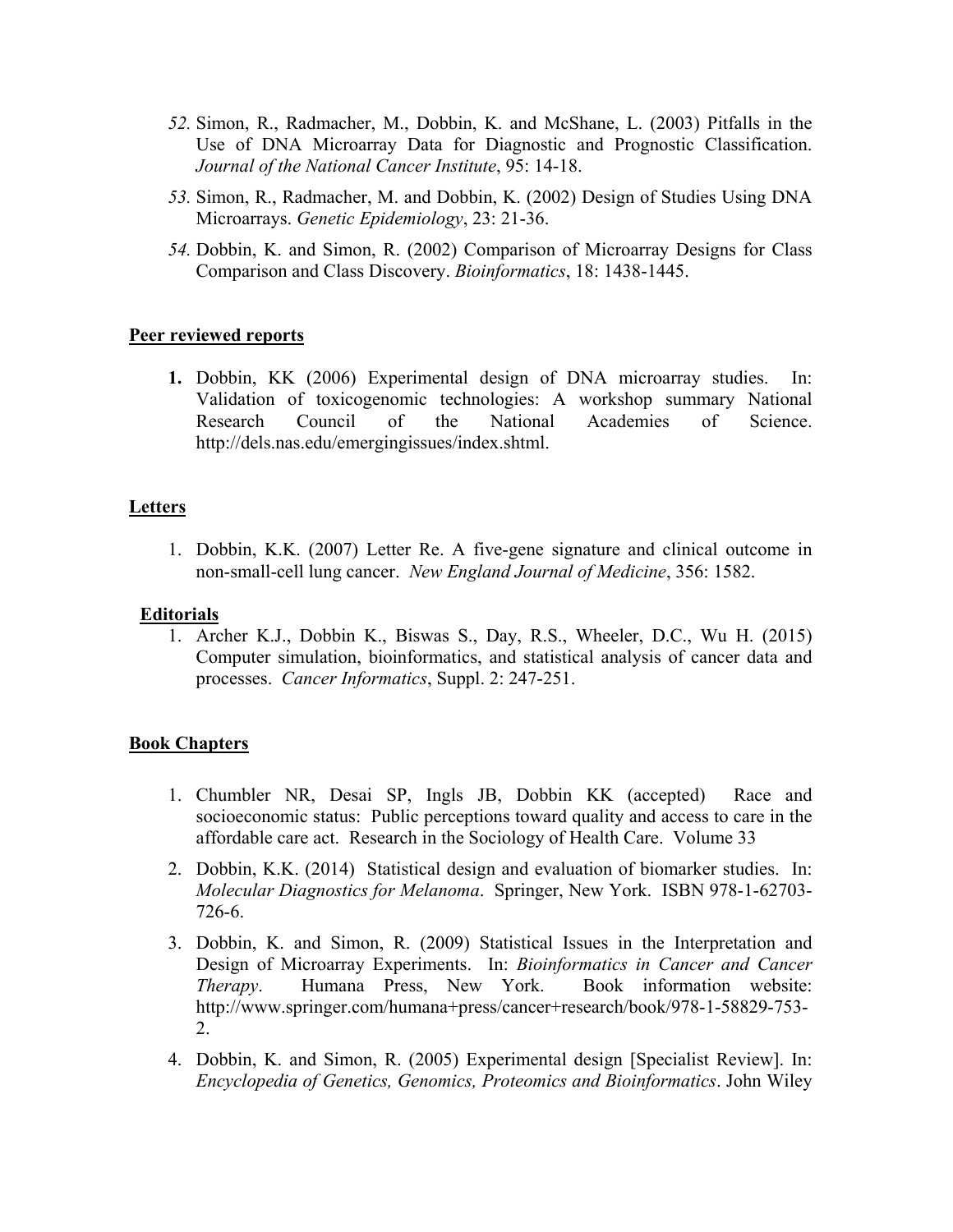and Sons, New York. Book website: <http://www.mrw.interscience.wiley.com/ggpb/>

### **Abstracts**

- 1. Jessup JM, Dobbin KK, Hamilton S, Thibodeau S, Redston M, Taube S, Wang Z, Benedetti J and the Program for the Assessment of Clinical Cancer Tests (PACCT) 18qLOH Team. (2009) Interlaboratory assay reproducibility study for loss of heterozygosity on chromosome 18 (18qLOH) in colon cancer. *Journal of Clinical Oncology*, 27: Supplement, Meeting Abstract 4052.
- 2. Young HN, Gaglioti A, Stone RH, Crawform N, Dobbin K (2019) Asthma healthcare utilization outcomes in Federally Qualified Health Ceenter (FQHC) patients. Fourth Annual Health System Symposium, Georgia Department of Public Health.

## **PRESENTATIONS**

- 1. An alternative approach to sample size estimation for risk prediction. Joint Statistical Meetings. Montreal, Quebec, Canada. August 2013.
- 2. Reducing dimension to improve computational efficiency in high dimensional studies. International Biometric Society, Eastern North American Region (ENAR) Annual Meeting, Washington, DC, March 2012.
- 3. (Invited) Assessing analytic reproducibility of predictions. NCI Workshop on Criteria for Use of Omics-Based Predictors in Clinical Trials, Bethesda, MD, June 2011.
- 4. A sample size method for training high dimensional risk predictors from rightcensored survival data. International Biometric Society, Eastern North American Region (ENAR) Annual Meeting, Miami, FL, March 2011.
- 5. (Invited) Statistical issues in the design and analysis of high dimensional data. Second Annual Short Course on Frontiers in Quantitative Methods for Cancer Research. Augusta, GA, USA, November 2010.
- 6. Approximating high-dimensional simulations in low-dimensional space, with application to microarray prediction error estimation. Joint Statistical Meetings, Vancouver, BC, Canada, August 2010.
- 7. (Invited) Optimally splitting cases for training and testing high dimensional microarray classifiers. Computational Systems Biology Laboratory, University of Georgia, Athens, GA, May 2010.
- 8. (Invited) Optimally splitting cases for training and testing high dimensional microarray classifiers. Biostatistics Forum, University of South Carolina, Arnold School of Public Health, Columbia, South Carolina, March 2010.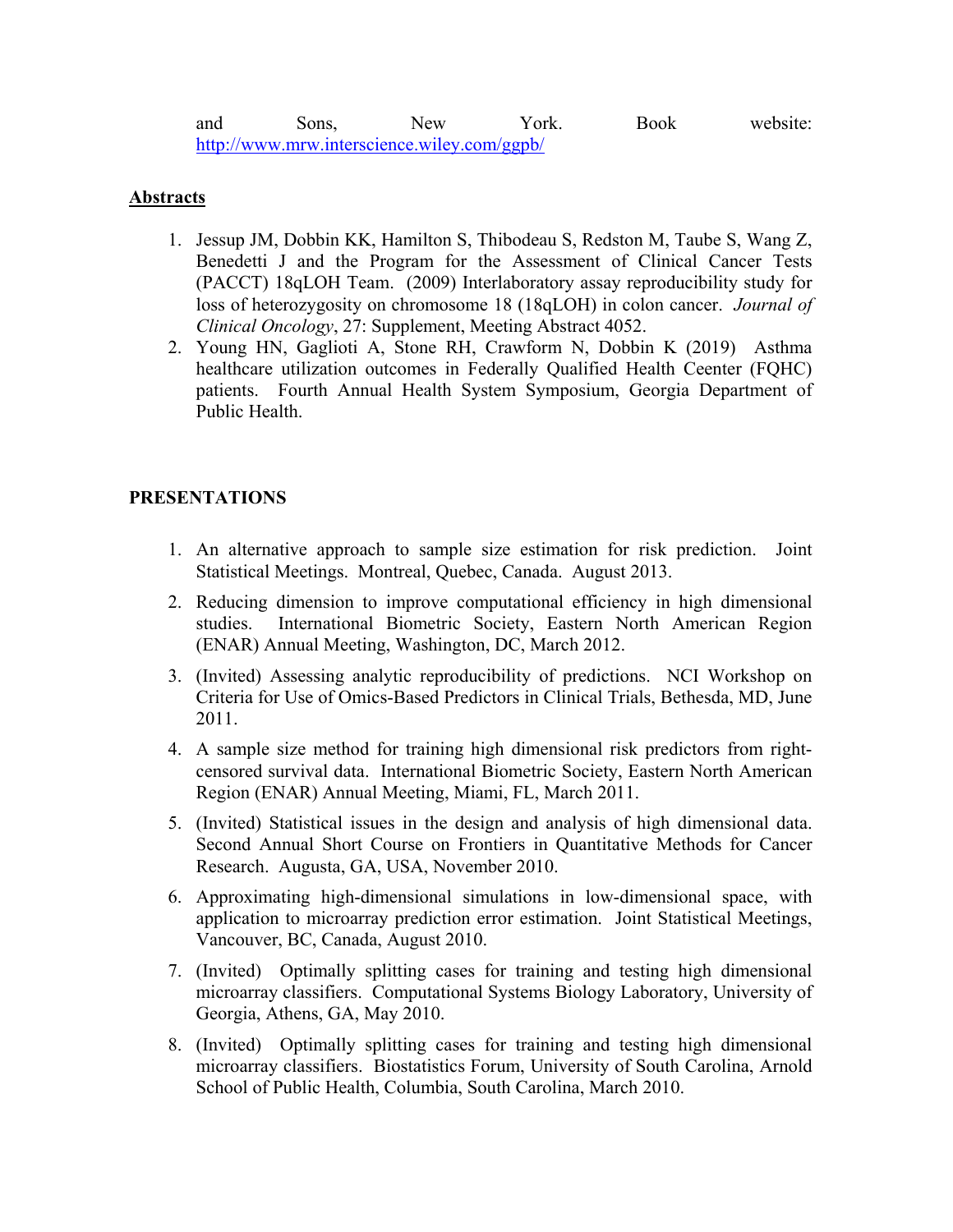- 9. (Invited) Towards a faster method for constructing a confidence interval for a classifier's accuracy in high dimensions. University of Georgia Statistics Department Colloquia Series. Athens, GA, August, 2009.
- 10. Lower confidence bounds for prediction accuracy in high dimensions with feature selection. Joint Statistical Meetings, Washington, DC, August 2009.
- 11. (Invited) Statistical misdiagnoses: Examples from the design of microarray experiments. University of Georgia Statistics Department Graduate Student Seminars, Athens, GA, March 2009.
- 12. (Invited) Developing and validating genomic classifiers. Meeting of the International Biometric Society, Eastern North American Region (ENAR), Arlington, VA, March 2008.
- 13. (Invited) Statistical issues in biomarker development. Workshop on profiling of immune response to guide cancer diagnosis, prognosis and prediction of therapy, Bethesda, MD, November 2007.
- 14. (Invited) How many samples are needed to develop a classifier from microarray data? International Chinese Statistical Association Annual Meeting, Raleigh, NC, June 2007.
- 15. (Invited) Statistical similarities and differences: mRNA vs. miRNA profiling studies. Workshop on MicroRNA: Potential for Cancer Detection, Diagnosis, and Prognosis, Rockville, MD, November 2006.
- 16. Sample size for predictive inference using microarray data. XXIIIrd International Biometric Conference, Montreal, Quebec, Canada, July 2006.
- 17. (Invited) Prognostic and predictive factors in cancer. American Joint Committee on Cancer meeting. Washington, DC, April 2006.
- 18. Developing reproducible genomic classifiers. National Cancer Institute's Strategic Partnering to Evaluate Cancer Signatures (SPECS) investigators' meeting. San Francisco, California, USA, February 2006.
- 19. (Invited) Statistical issues with marker validation. Resources for melanoma research workshop. National Cancer Institute and Melanoma Research Foundation. Gaithersburg, Maryland, USA, October 2005.
- 20. (Invited) Incorporating Data from Multiple Labs to Develop Prognostic Predictors. Cambridge Healthtech Institute workshop: From gene expression profiling to validated biology. Cambridge, Massachusetts, USA, October 2005.
- 21. (Invited) Experimental design issues in expression profiling. National Academy of Sciences, 10th meeting of the Committee on Emerging Issues and Data on Environmental Contaminants, Washington, DC, July 2005.
- 22. (Invited) Sample comparability. A joint Food and Drug Administration, Johns Hopkins University, and the Pharmaceutical Researchers and Manufacturers of America Workshop, Rockville, Maryland, USA, July 2005.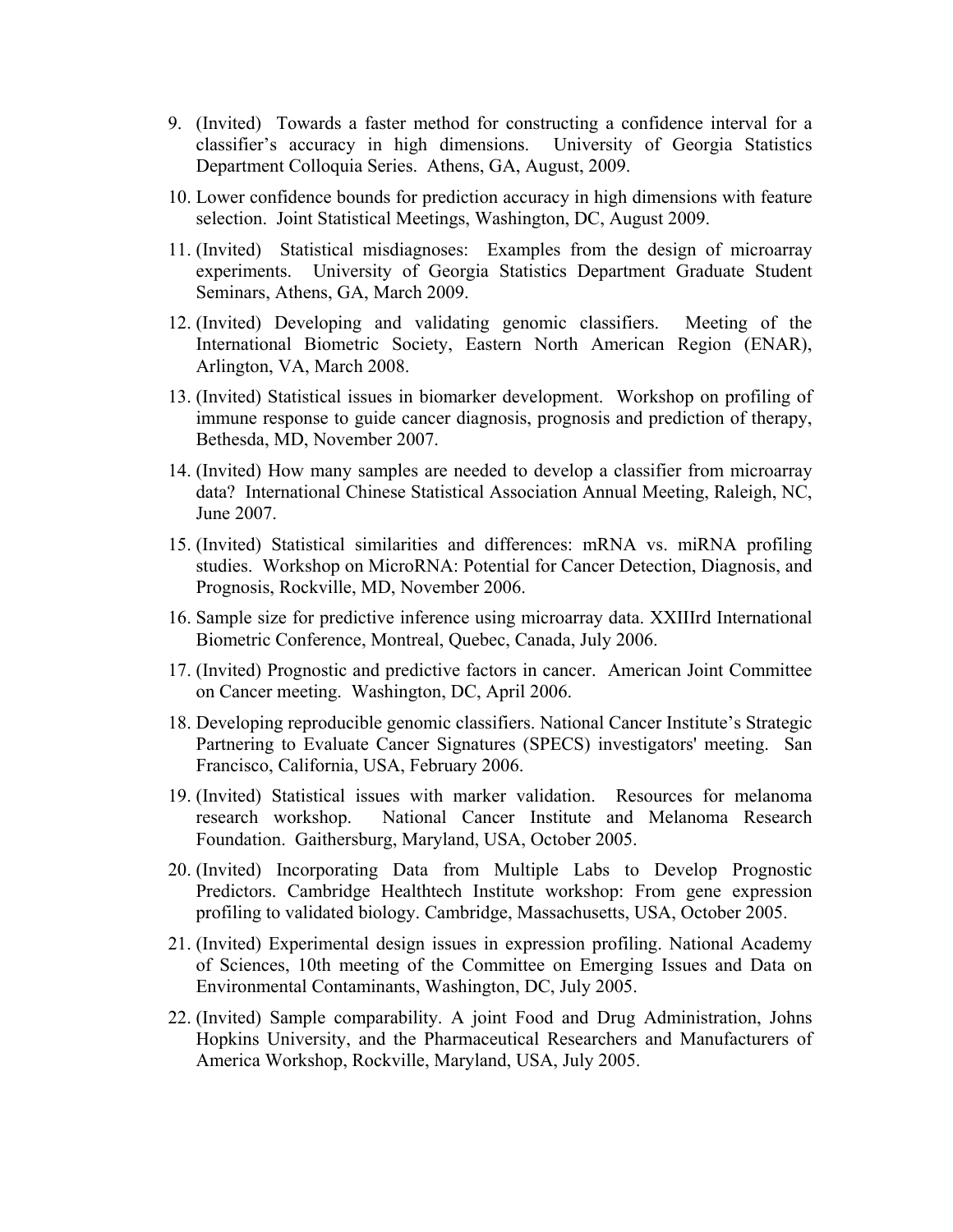- 23. Interlaboratory comparability study of cancer gene expression analysis using oligonucleotide microarrays. Minisymposium presentation, American Association of Cancer Researchers 96th Annual Meeting, Anaheim, California, USA, April 2005.
- 24. Sample size determination in microarray experiments for class comparison and prognostic classification. Joint Statistical Meetings, Toronto, Ontario, Canada, August 2004.
- 25. (Invited) Design of microarray studies. Infocast's Microarray Data Analysis, Rockville, Maryland, USA, June 2004.
- 26. (Invited) Statistical design of microarrays. Microarray Interest Group Meeting, National Institutes of Health, Bethesda, Maryland, USA, August 2003.
- 27. Designing cDNA microarray experiments for cancer research: issues in class comparison, class discovery, and dye bias. Conference on New Directions in Experimental Design (DAE), Chicago, Illinois, USA, May 2003.
- 28. Statistical design of reverse dye microarrays, International Biometric Society (ENAR), Tampa, Florida, USA, March 2003.
- 29. Some issues in microarray experimental design, International Biometric Society (ENAR), Arlington, Virginia, USA, March 2002.
- 30. Stochastic permutation models for causal inference in clinical trials, Joint Statistical Meetings, Atlanta, Georgia, USA, August 2001.
- 31. Dose-response curve recovery in placebo-controlled clinical trials. International Biometric Society (ENAR), Chicago, Illinois, USA, March 2000.

### **RESEARCH GRANTS**

Note: NIH employees are not eligible for extramural or NSF funding, so I became eligible for funding in 2009.

#### SUBMITTED

- 1. R01: Using causal models to develop treatment selection cancer biomarkers from observational data. NIH. PI: Kevin K. Dobbin and Xiao Song. 05/01/2019- 04/30/2024. Role: Principal Investigator. 50% academic credit. Summary: This proposal will develop methods for identifying predictive biomarkers from nonrandomized observational data using causal modeling.
- 2. R01: Basal-like breast cancer driver discovery via dog-human comparison. NIH. PI: Shaying Zhao. Role: Co-Investigator. 5% academic credit. Summary: This project will collect sequencing and experimental data on hundreds dog tumors and by combining with human tumor data seek to reduce the current number of potential drivers of human basal-like breast cancer by an order of magnitude.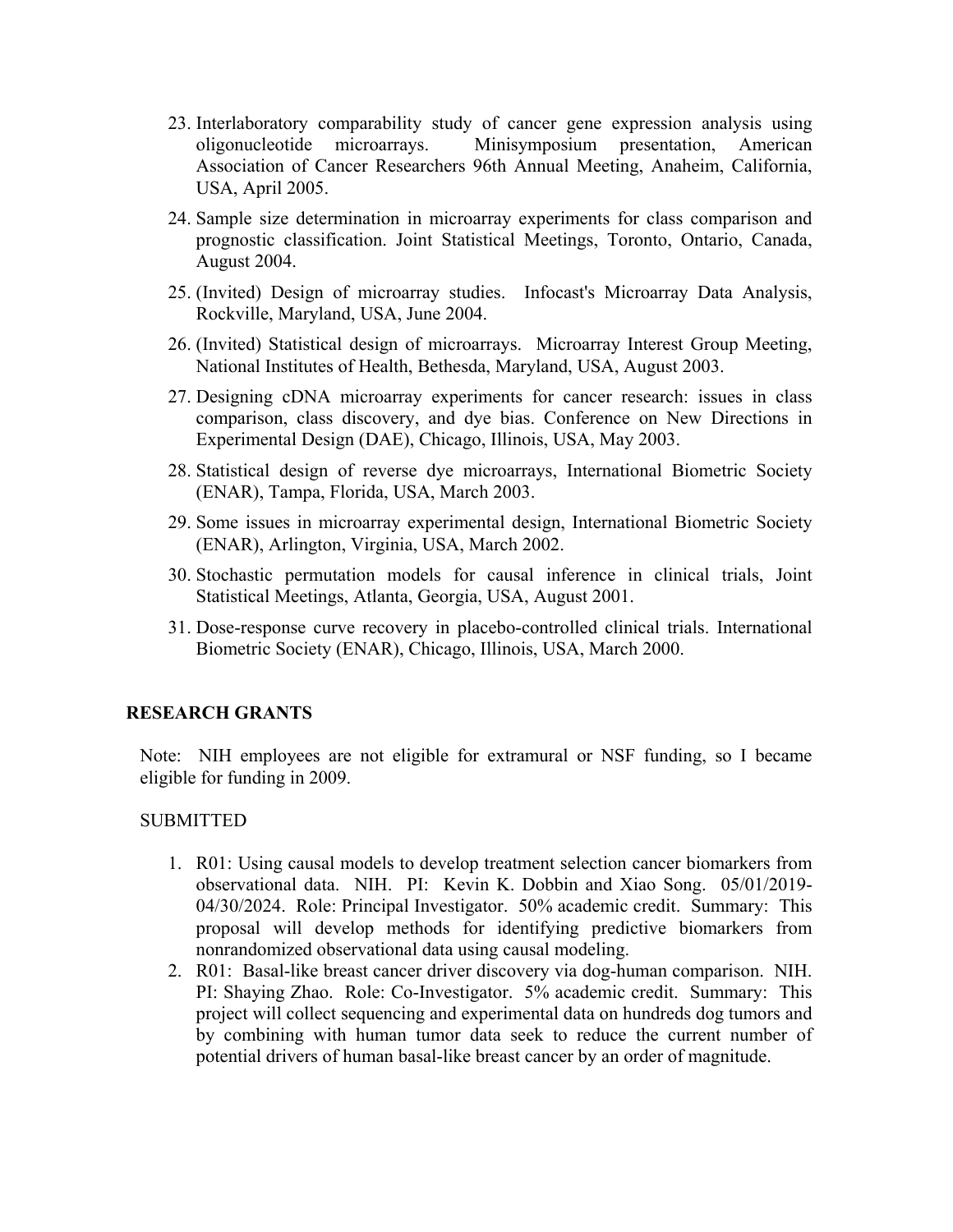3. R01: Enhancing the spontaneous canine mammary cancer model in breast cancer immunotherapy research. PI Shaying Zhao, Role: Co-Investigator. 10% academic credit. Summary:

# FUNDED

- 1. UL1: TR002378 Georgia Clinical and Translational Science Alliance. NIH. PI: Bradley G. Phillips (UGA) with Garcia, Ofili, and Taylor. 9/22/17-6/30/22. Role: Statistician and Co-Director of BERD. 8% Academic Credit. Summary: The purpose of this grant is to support and foster translational science and education across Emory University, Georgia Institute of Technology, Morehouse school of Medicine, and the University of Georgia.
- 2. R01. Enhancing antibiotic stewardship in primary care. DHHS/AHRQ. PI: Mark Ebell. Role: Co-Investigator. 8% Academic Credit. Summary: This project will collect data on patients presenting with lower respiratory tract infections to develop clinical decision rules for diagnosing patients with high probability of not needing antibiotic intervention.
- 3. R21. Predictive cancer biomarkers: Design and analysis of reproducibility studies. NIH. PI: Dobbin/Song. Role: Principal Investigator. 25% Academic credit. Summary: This project will produce biostatistical methods to clear away roadblocks which stymy the development of predictive cancer biomarkers. 6<sup>th</sup> percentile.
- 4. U01. Discovery and development of cancer glycomarkers. NIH. PI: Pierce. Role Co-Investigator. 7% Academic credit. Summary: The role of this project is to develop proteomic and glycomic biomarkers which have cancer of potential clinical utility as early detection, diagnostic, or prognostic markers.
- 5. U01. Glycomics laboratory for the early detection of epithelial ovarian cancer. NIH. PI Pierce. Role: Co-Investigator. 10% Academic credit. The general role of this project is to investigate glycomic biomarkers in cancer.
- 6. R15. Altered microRNA as a biomarker for the onset of obesity-related women's cancers. NIH. PI: Murph. Role: Co-Investigator. 20% Academic credit. Summary: The goal of this research is to investigate circulating miRNA expression levels in transgenic mice and humans and evaluate their potential as biomarkers of cancer risk.
- 7. R21. Evaluation of sample sizes used to train classifiers and prognostic predictors. NIH. PI: Dobbin (with Ahn in Statistics). 40% Academic credit. Summary: Develop sample size methods for studies to develop classifiers and prognostic predictors in high dimensions, and batch effect removal methods for combining publicly available datasets.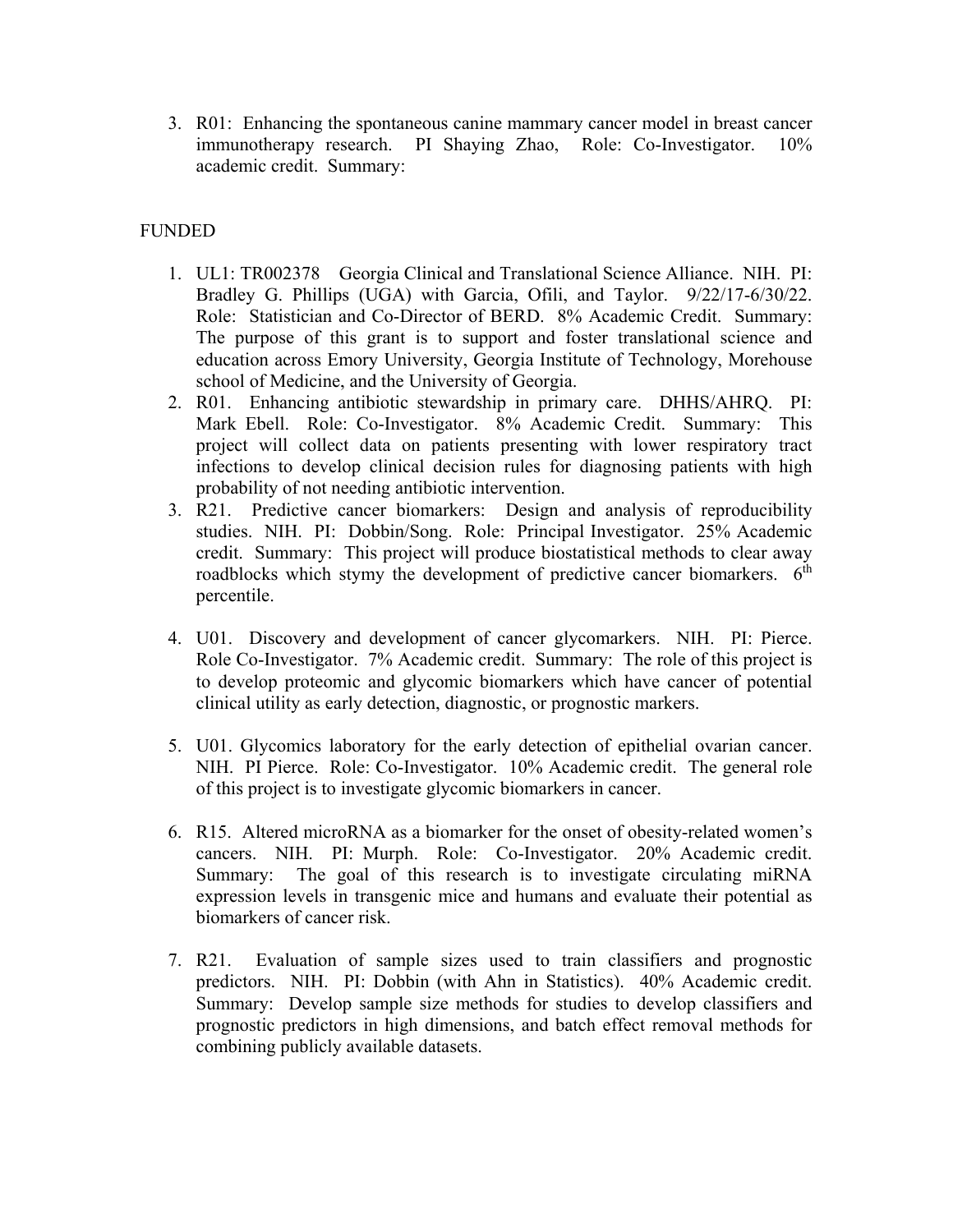- 8. GRA. Distinguished cancer clinicians and scientists program. Georgia Research Alliance. PI: Dobbin. 100% Academic credit. Summary: Develop a cancer research program.
- 9. MAF. Effect of tyrosine kinase inhibition on radiosensitivity of feline vaccineassociated sarcoma cells. PI: Lawrence. Role: Co-investigator. 0% Academic credit. Summary: To evaluate the effectiveness of masitinib in downregulating PDGFR signaling and thereby increase the sensitivity of cats with vaccineassociated sarcomas to radiation therapy.

## NOT FUNDED

- 1. NIJ: Can the criminal justice system deter violence against elders? PI Toni Miles. Role: Statistician. 28% academic credit. National Institute of Justice.
- 2. R01: Mutating, stapling and probing RGS10, the off switch in chemoresistant signaling. PI: Mandi Murph. Role: Statistician. 10% Academic credit.
- 3. R21: Novel methods for the statistical design and analysis of multi-sample CNV studies. PI: Dobbin/Huang. Role: Principal Investigator. 100% summer and 10% Academic credit. NIH
- 4. R34/R01. Effectiveness of directly objserved therapy (DOT) and mobile phoneenhanced adherence (mPAD) monitoring of tuberculosis treatment in Africa. NIH. PI: Whalen. Role: Co-Investigator. 16% Academic credit. Summary: This is a randomized clinical trial in Uganda to determine whether time-totuberculosis cure is equivalent between mPAD and DOT.
- 5. PCORI. Evaluation of a stroke nurse navigator in improving patient outcomes of stroke in a rural underserved area. PCORI. PI: Chumbler (with Hess at GRU). Role: Co-Investigator. 20% Academic credit. Summary: This is a proposal for a randomized trial to compare standard of care to a stroke nurse navigator (SNN) intervention in patients who have recently suffered from Stroke in Georgia. The primary outcome measure is stroke-specific quality of life.
- 6. R03. Experimental designs for studying ratios of variance components. NIH. PI: Dobbin. 100% Academic credit. Summary: The goal of this project is to develop improved methods and software for designing cancer biomarker reproducibility studies.
- 7. R15. Investigating therapeutic role of Mir-30c02 in chemoresistant ovarian cancer. NIH. PI: Murph. Role: Co-Investigator. 10% Academic credit. Summary: The goal of this project was to investigate levels of circulating micro-RNA in transgenic mice and assess potential as biomarkers of cancer risk.
- 8. R01: Novel dimension reduction method and applications for high dimensional studies. NIH. PI: Dobbin. Co-I: Yin (Statistics). 60% Academic credit. Summary: The goal of this project was to develop dimension reduction methods for high dimensional data that could be used for analyzing data from next generation sequencing, single nucleotide polymorphism chips, and microarrays.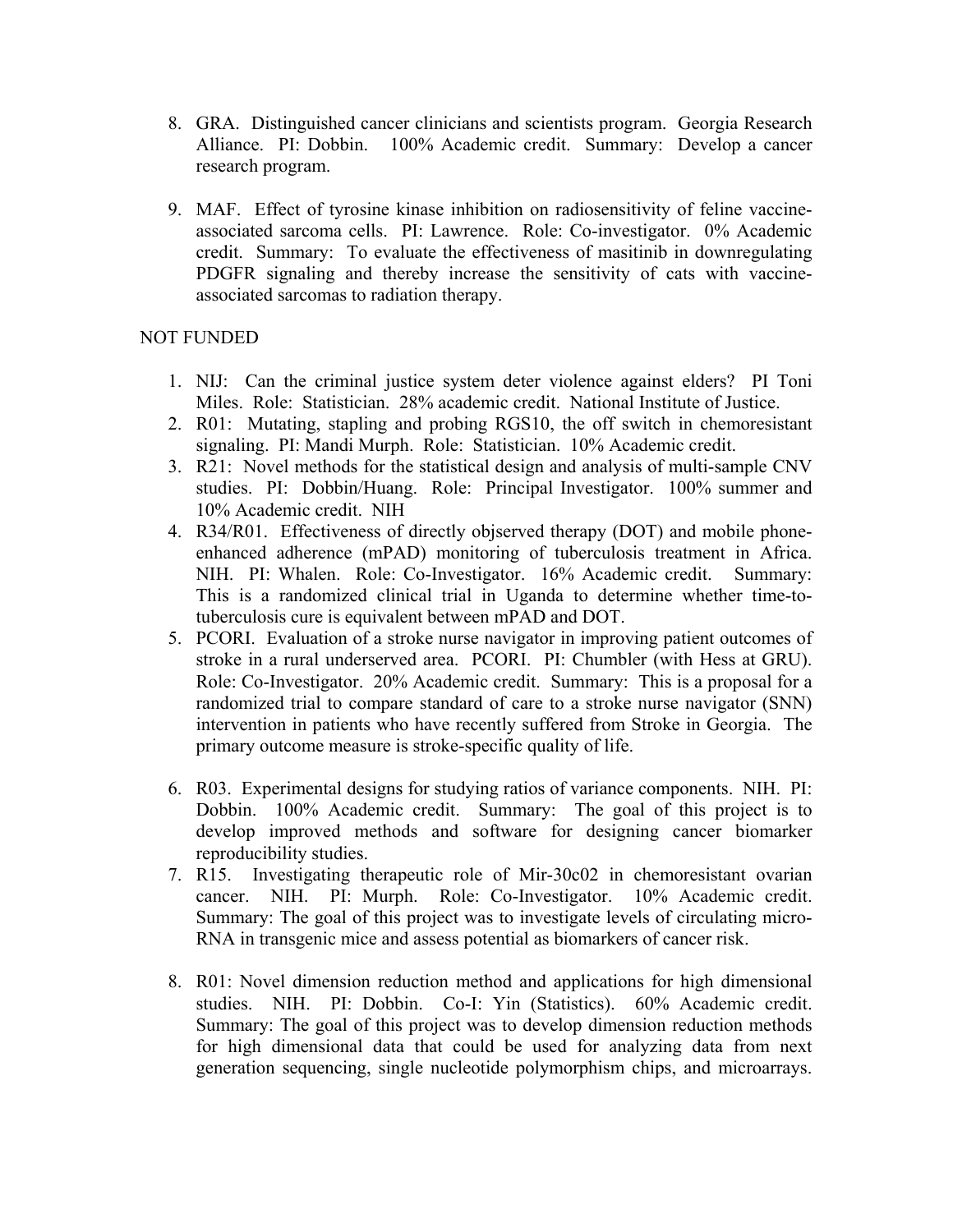- 9. R01: Novel dimension reduction method and applications for high dimensional studies. NIH. PI: Dobbin. Co-I: Yin (Statistics). 60% Academic credit. Summary: Revision and resubmission.
- 10. R01: Testing and improving oncolytic parainfluenza virus 5. NIH. PI: Biao He. Role: Co-Investigator. 20% Academic credit. Summary: This project will attempt to develop J Paramyxovirus along the road towards potential clinical testing by studying it's anti-cancer effects in cell lines and animal models.
- 11. R01. Cell Phone Enhanced Treatment Supervision of Tuberculosis in Africa. NIH. PI: Whalen. Role: Co-Investigator. 7% Academic credit. Summary: See later resubmission.
- 12. R15. Altered microRNA as a biomarker for the onset of obesity-related women's cancers. NIH. PI: Murph. Role: Co-Investigator. 15% Academic credit. Summary: See later funded resubmission.
- 13. U01. Breast cancer diagnostics driven by glycan changes. NIH. PI: Pierce. Role: Co-Investigator. 12%. Summary: See later funded resubmission.
- 14. R01. Paramyxovirus as oncolytic agent. NIH. PI: Biao He. Role: Co-Investigator. 5% Academic credit. Summary: See later revision submission.
- 15. R01. Molecular basis of individual response to green tea polyphenols. NIH. PI: JS Wang. Role: Co-Investigator. 6% Academic credit. Summary: The goal of this project was to measure biomarkers of oxidative damage in blood and urine samples from participants in a trial of green tea polyphenol supplementation, and assess the markers' correlations with genetic risk factors and aflatoxin exposure.
- 16. R01. A novel oncolytic agent based on J Paramyxovirus. NIH. PI: Biao He. Role: Co-Investigator. 10% Academic credit. Summary: See later revision submission.
- 17. R21. Evaluation of training set sizes used in microarray studies. NIH. PI: Dobbin (with Ahn in Statistics). 40% academic credit. Summary: See later funded revision.
- 18. R01. Validation of biomarkers for assessing antioxidant effects of green tea polyphenols. NIH. PI: JS Wang. Role: Co-investigator. 5% Academic credit. Summary: See later revision submission.
- 19. RC1. Validating sample sizes used to develop biomarkers from microarray data. NIH. PI: Dobbin (with Ahn in Statistics). 40% Academic credit. Summary: See later funded revision.